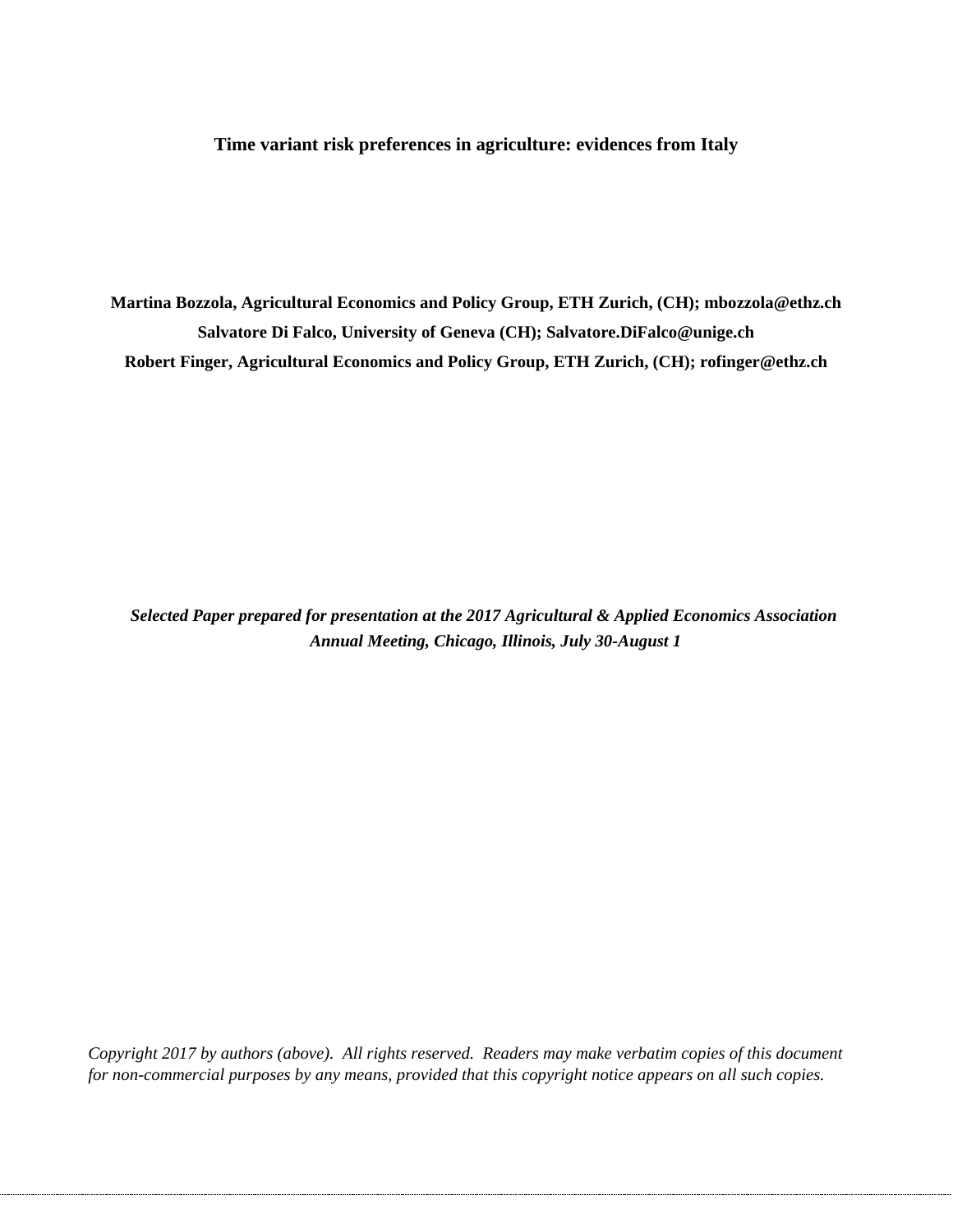#### **Abstract**

This paper investigates the stability over time of farmers' risk preferences. We rely on a panel data of over 36,000 Italian farms specialized in cereals and open field crops, during the period 1989 to 2009. We use Antle's method of moments to estimate farmers' risk preferences for different periods. We find evidences of risk preference changes over time in response to major droughts and changes in the EU Common Agricultural Policy.

#### **Keywords: time varying risk attitude, method of moments, production uncertainty.**

#### **1. Introduction**

 $\overline{\phantom{a}}$ 

Farmers' risk preferences are crucial for predicting farmers' production and investment decisions (Moscardi and de Janvry, 1977; Leathers and Quiggin, 1991; Hennessy, 1998; Moschini and Hennessy, 2001; Groom et al., 2008; Trujillo-Barrerra et al., 2016). Risk and risk aversion are also essential to explain differences in input use and relative adoption of modern technologies by different farmers-type (Feder, 1980). A contentious issue is the assumption made in the literature that farmers' risk preferences are stable over time (e.g. Louhichi et al., 2010; Lehmann et al., 2013). There is, in fact, a growing body of literature evidence for time-variance of risk preferences.<sup>[1](#page-1-0)</sup> Risk aversion can be an unobservable parameter, and the question whether this and other structural parameters are stable through time become popular in macroeconomic modeling since the publication of the classic Lucas critique (Lucas, 1976).<sup>[2](#page-1-1)</sup> Studies conducted after the onset of the financial crisis that started in 2008, address the possibility that a (negative) shock can trigger large increases in agents' risk aversion over a relatively short period of time (Guiso et al., 2013; Malmendier and Nagel, 2011). Some authors conclude that stress modulates risk taking, potentially exacerbating behavioural bias in subsequent decision-making (Porcelli and Delgado, 2009). Other papers look at temporal stability of risk preferences in relation to wealth fluctuation in developed countries setting (Brunnermeier and Nigel, 2008; Andersen et al., 2008; Sahm, 2008; Vlaev et al., 2009). In agricultural literature, little - and so far ambiguous - evidence has been provided. An early contribution to this field is the paper by Love and Robison (1984). The authors examined the intertemporal stability of risk preferences eliciting them from a small sample of 23 American farmers in 1979 and then again in 1981 and concluded that preferences were not stable over time. Nielsen and Zeller (2013) examine whether various types of shocks increase risk aversion among smallholder farmers living

<span id="page-1-0"></span><sup>1</sup> Time-varying risk aversion is well accepted in the macroeconomics literature under the habit formation (or habit persistence) preference specification, see, for example: Sundaresan (1989), Constantinides (1990) and Campbell and Cochrane (1999).

<span id="page-1-1"></span><sup>&</sup>lt;sup>2</sup> Notably, Lucas (1976) argued that the parameters of traditional macro-econometric models depended implicitly on agents' expectations of the policy process and were unlikely to remain stable as policymakers changed their behaviour.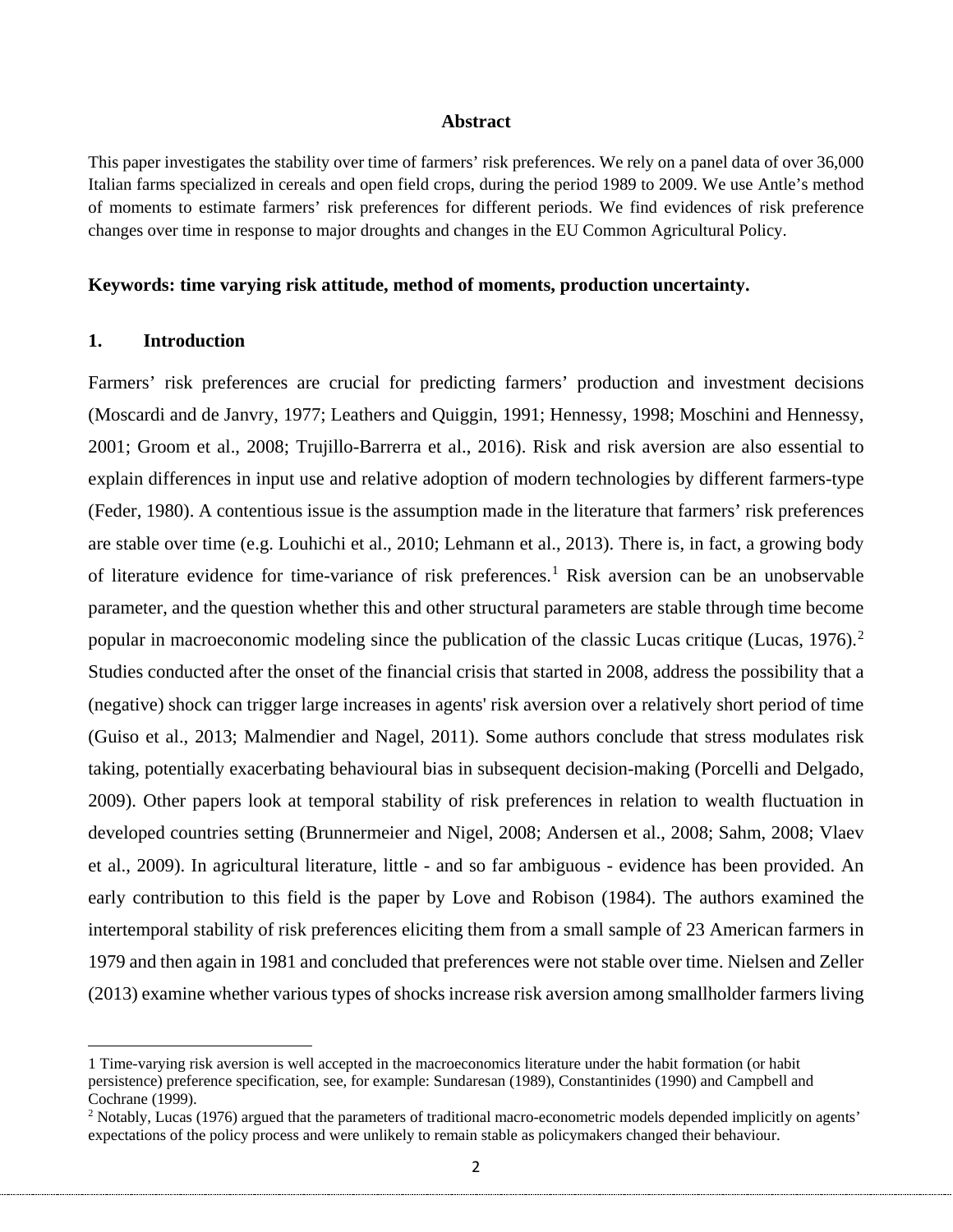in northwestern Vietnam by using seven different elicitation methods. Their findings on how droughts affect risk preference are ambiguous as one risk preference elicitation method indicates an increase in risk aversion while the six others do not indicate an effect. Koundouri et al. (2009) find evidences of changes in Finnish farmers' degree of risk aversion over time, measuring risk attitudes before and after Finland accession to the European Union. The consequent implementation of the EU Common Agricultural Policy in Finland marked the switch from agricultural prices support to area payments, which reduced the random part of and altered the level of farm income. The authors find that agricultural policy changes reduced risk aversion of Finish farmers. And this had spill-over effects on production and land allocation decisions (Koundouri et al., 2009: 55).

Previous studies have also found that climatic extreme events can alter farmers' technology adoption decisions. For instance, the experience of droughts have been found to significantly increase the adoption of irrigation and no-till farmland (Carey and Zilberman, 2002; Ding et al., 2009; Nauges et al., 2016). Ding et al. (2009) hypothesize that farmers' experience during past droughts would change their expectations of future weather risk and water availability, and this affect their investment decision in conservative tillage. Another line of research shows that changes in behavior under risk might be caused by changes in risk perception (e.g., Menapace et al. (2013)). Using a combination of survey experiments and natural variation in rainfall shocks, Lichand and Mani (2016) document that higher worries about future rainfall by farmers that experienced a drought decrease their cognitive function and increase their susceptibility to a variety of behavioral biases.

This paper approaches the debate on risk preference stability as an empirical question, relying on a much larger dataset than those used in previous studies that estimated risk preferences. Our fundamental enquiry concerns whether the assumption of risk preferences stability over time holds in the context of major changes in the environment where farmers operate. More specifically, we focus on large changes in policy regimes, and on major production or market shocks. We expand the existing literature by investigating changes in farmers' risk attitude in response to multiple shocks coming from policy changes and extreme climate events. In order to identify farmers risk aversion and changes therein, we use the *method of moments* approach (Antle 1983, 1987).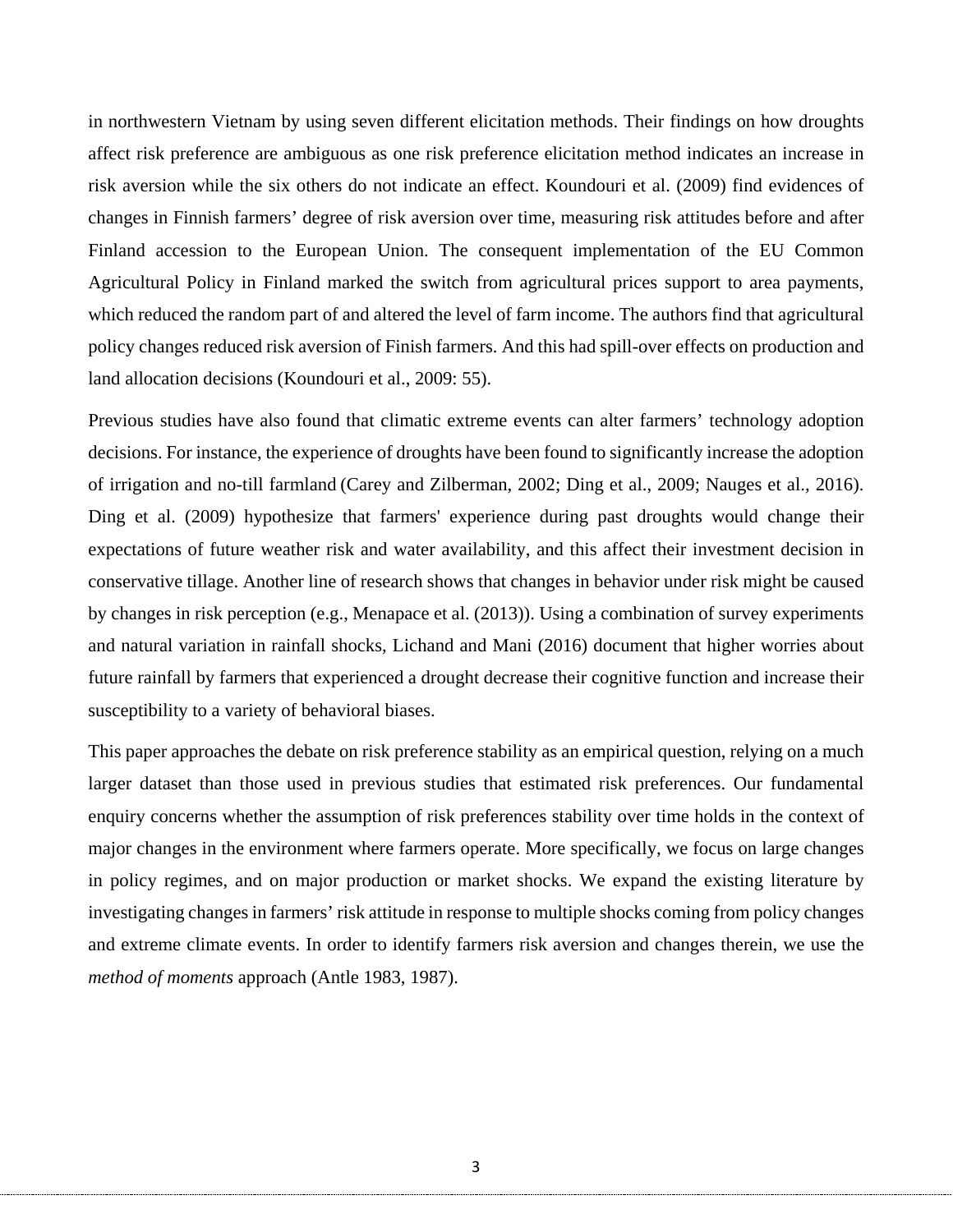We use of a large dataset on Italian agriculture that comprises farm level data for more than 36,000 farms specialized in cereals and other open field crops production, and refers to the period 1989 to 2009.<sup>[3](#page-3-0)</sup> We focus on specific events that took place over this long period: the CAP policy reforms that started in 1992, which introduces main policy changes in European agriculture, and the shocks associated to two large scale drought events (i.e. in 2003 and 2007).

The paper is structured as follows: in Section 2 we describe the method of moment estimation approach. Section 3 provides background information about the events we look at and how they influence the Italian farming sector. We describe the data in Section 4. We present our results in Section 5. We conclude and suggest possible extensions to this work in Section 6.

## **2. Conceptual and Empirical Model**

 $\overline{\phantom{a}}$ 

We use a flexible estimation approach where uncertainty is considered by using moments of the profit distribution as determining farmers' decisions regarding the input mix. This flexible approach has been developed by Antle (1983, 1987), Antle and Goodger (1984) and Kumbhakar (2002) and has been widely used to estimate risk preferences and changes therein (Koundouri et al., (2006); Groom et al., (2008); Di Falco et al., (2014)). This model is ideally suited to analyse responses to interventions in uncertain environments (Groom et al., 2008: 316) and is particularly appropriate to be applied when agents produce multiple crops and are exposed to various type of risks, such as production, market and policy risks (Gardebroek, 2006).

Farmers are expected to maximize expected utility that can be depicted as a function of moments of the profit distribution by estimating the distribution of the error term. Those moments have themselves X as an argument, so that the farmer's program becomes:

$$
\max_{X} E[U(\pi)] = F[\mu_1(X), \mu_2(X), \dots, \mu_m(X)] \tag{1}
$$

Where  $\mu_j = E(\Pi - E(\Pi))^j$  i.e.,  $\mu_j = E(\Pi - \mu_1)^j$  and j=2,...,m is the *m<sup>th</sup>* moment of profit. These are obtained following the sequential procedure described in Kim and Chavas (2003).

<span id="page-3-0"></span><sup>&</sup>lt;sup>3</sup> The relative importance of different farm's outputs is measured by FADN as a proportion of each enterprise's standard output to the farms' total standard output. For the rest of the paper, we will refer to this group of farmers as "cereals producers".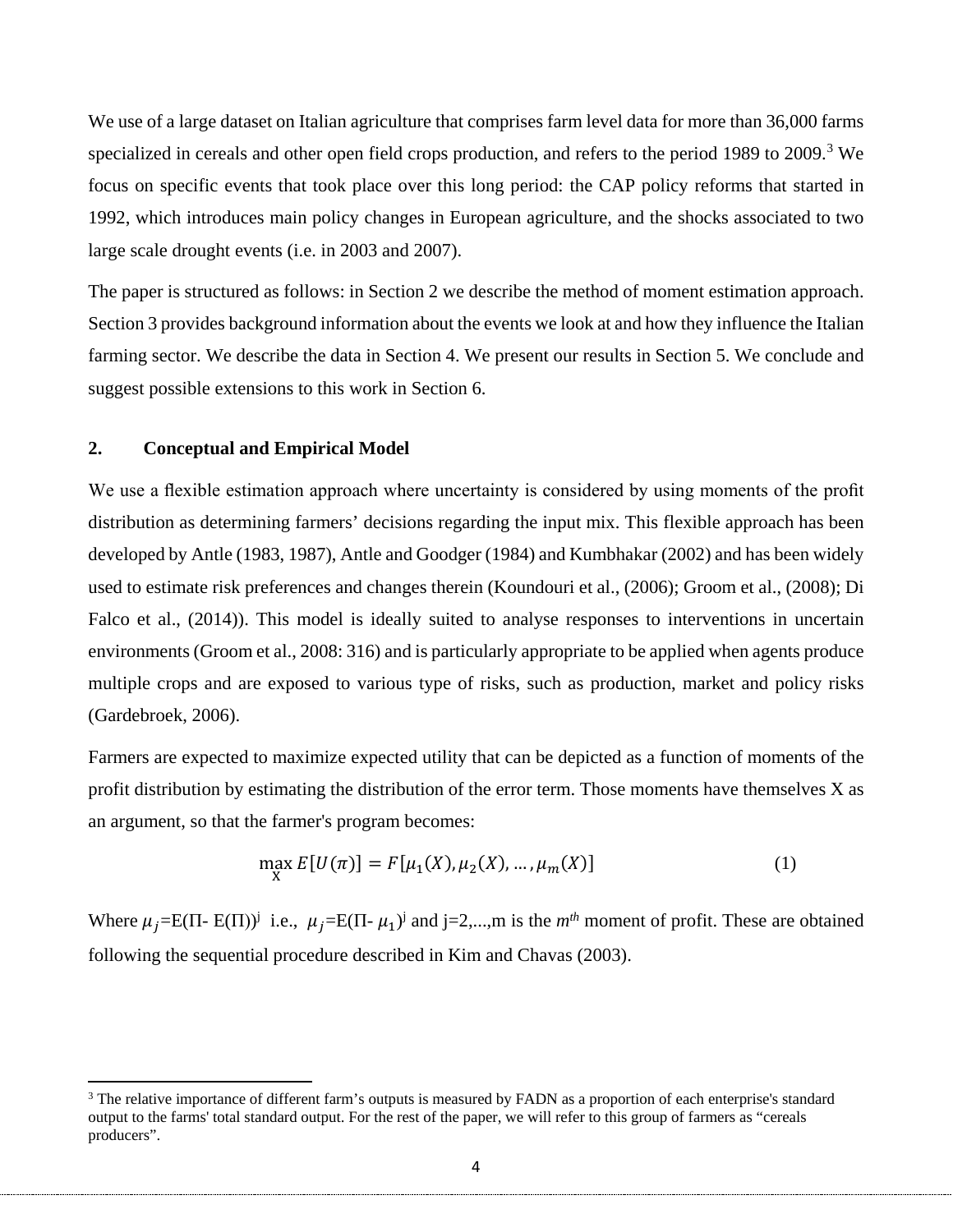In order to obtain the *mth* moment of profit first, we estimate the conditional expectation of profit using a quadratic functional form<sup>[4](#page-4-0)</sup> (mean effect regression):

$$
\pi_{it} = f(\mathbf{x}_{it}, \mathbf{z}_t; \boldsymbol{\beta}) + \alpha_i + \gamma_{it} \quad \text{where} \quad \alpha_i + \gamma_{it} = u_{it} \tag{2}
$$

We regress total observed profit from production  $(\pi_{it})$  on all levels, squares and interaction of input expenditure/annual units, captured by the vector  $x_{it}$  (irrigation water, fertilizers and labour).<sup>[5](#page-4-1)</sup> Vector  $x_{it}$ also includes the area of the utilized agricultural land. These explanatory variables are under the control of the farmer. The rest (e.g. commodity prices, weather conditions) are not directly under the farmer's control and contribute to profit variability (Zuo et al., 2014). The subscripts  $i=1,...,N$  and  $t=1,...,T$  denote respectively individual farm-units and the time periods. The vector z includes year dummies. By including them, we remove any general time trend affecting all farmers identically.

The error term associated to equation (2) is  $u_{it} = \alpha_i + \gamma_{it}$ . The terms  $\alpha_i$  are random-individual specific effects that allow us to control for unobserved farm-specific effects and  $\gamma_{it}$  is the idiosyncratic error term.

The panel structure of the dataset allows to estimate equation (2) using a fixed effect estimator. This provides consistent parameters even if there is correlation between the independent variables and time invariant unobserved heterogeneity.

The residuals  $\gamma_{it}$  of this first estimation are used to compute conditional higher moments (variance and skeweness) using the sequential estimation procedure. We assume that the farmers are concerned only with the first three moments of the distribution of profit.<sup>[6](#page-4-2)</sup>

The second and the third moments of the distribution of profit are then regressed, using the fixed-effects estimator, on the same explanatory variables included in the estimation of the mean effect, consistently with previous empirical work (Groom et al., 2008; Koundouri et al., 2006).

$$
\hat{u}_{it}^2 = w(x_{it}, z_t; \delta) + \check{u}_{it}
$$
\n(3)

$$
\hat{u}_{it}^3 = s(x_{it}, \mathbf{z}_t; \phi) + \tilde{u}_{it} \tag{4}
$$

 $\overline{\phantom{a}}$ 

<span id="page-4-0"></span><sup>4</sup> The choice of the linear quadratic form is following earlier studies (e.g. Kumbhakar and Tveteras, (2003); Koundouri et al., (2006); Groom et al., (2008)).

<span id="page-4-1"></span> $5$  All variables are scaled by their standard deviation, as in Groom et al., (2008) and Vollenweider et al., (2011).

<span id="page-4-2"></span><sup>&</sup>lt;sup>6</sup> We opted against consideration of higher moments as Antle (1983) and Groom et al. (2008) found that estimation coefficients for the kurtosis were not significant. Along these lines, Koundouri et al. (2006) recognize that most distribution functions are well approximated by their first three moments.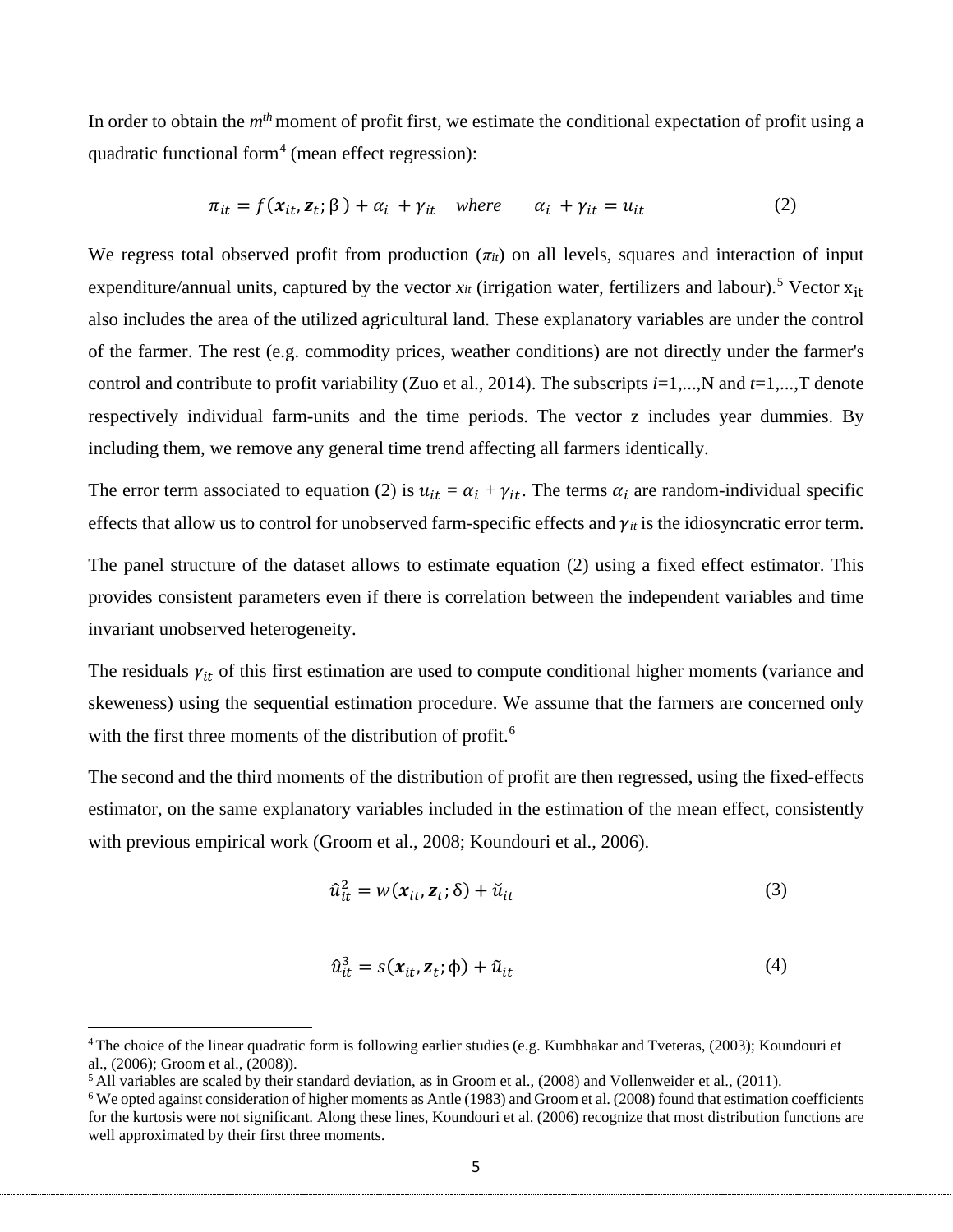We use the estimated coefficients from Equations (2), (3) and (4) (i.e. the vectors  $\hat{\beta}$ ,  $\hat{\delta}$ ,  $\hat{\phi}$ ) to compute nine analytical expression for derivatives of the each moment with respect to each input.

Finally, we estimate the System (5) of K equations (Antle 1983, 1987). Each equation is itself derived from the first order condition for the  $k<sup>th</sup>$  input, thus system (5) has three equations, as the number of variable inputs included as explanatory variables, and nine unknowns, determined by the number of variable inputs and the number moments considered.

$$
\frac{\partial \mu_1(\mathbf{x})}{\partial x_k} = \theta_{1k} + \theta_{2k} \frac{\partial \mu_2(\mathbf{x})}{\partial x_k} + \theta_{3k} \frac{\partial \mu_3(\mathbf{x})}{\partial x_k} + u_k \tag{5}
$$

where  $\theta_{jk} = -1/j! * \partial F(\mathbf{x}) / \partial \mu_j(\mathbf{x}) / \partial F(\mathbf{x}) / \partial \mu_1(\mathbf{x})$ ; (j=1,2,3) and u<sub>k</sub> is the econometric error term.

This system of equations comes from the fact that the first order conditions of the farmer's program can be approximated using a Taylor expansion in matrix form. We estimate for each input k its marginal contribution to the expected profit (given by  $\partial \mu_1(x)/\partial x_k$ ). This is written as a linear combination of the marginal contributions of each input to the variance  $(\partial \mu_2(x)/\partial x_k)$  and the skewness  $(\partial \mu_3(x)/\partial x_k)$ (Antle, 1983 and 1987; Antle and Goodger, 1984).

The most important feature of this model is that the estimated parameters  $\theta_{2k}$  and  $\theta_{3k}$  are directly interpretable as the Arrow-Pratt (AP) and down-side (DS) risk aversion coefficients, respectively (Antle, 1987, Groom at al., 2008).

Notably, the AP absolute risk aversion coefficient is approximated by:

$$
AP = -\frac{E(\partial^2 U/\partial \pi)}{E(\partial U/\partial \pi)} \cong -\frac{\partial F(x)/\partial \mu_2(x)}{\partial F(x)/\partial \mu_1(x)} = 2\theta_2
$$
\n(6)

while the DS risk coefficient is approximated by:

$$
DS = \frac{E \partial^2 U / \partial \pi}{E(\partial U / \partial \pi)} \cong \frac{\partial F(x) / \partial \mu_3(x)}{\partial F(x) / \partial \mu_1(x)} = -6\theta_3 \tag{7}
$$

The population average AP and DS risk aversion measures (calculated as indicated in equation (6) and equation (7) respectively) are obtained estimating system (5). The error terms across the three equations that are estimated according to equation (5), representing the inputs labour, fertilizer and water, are correlated with each other. In order to exploit these inter-equations correlation of errors and gain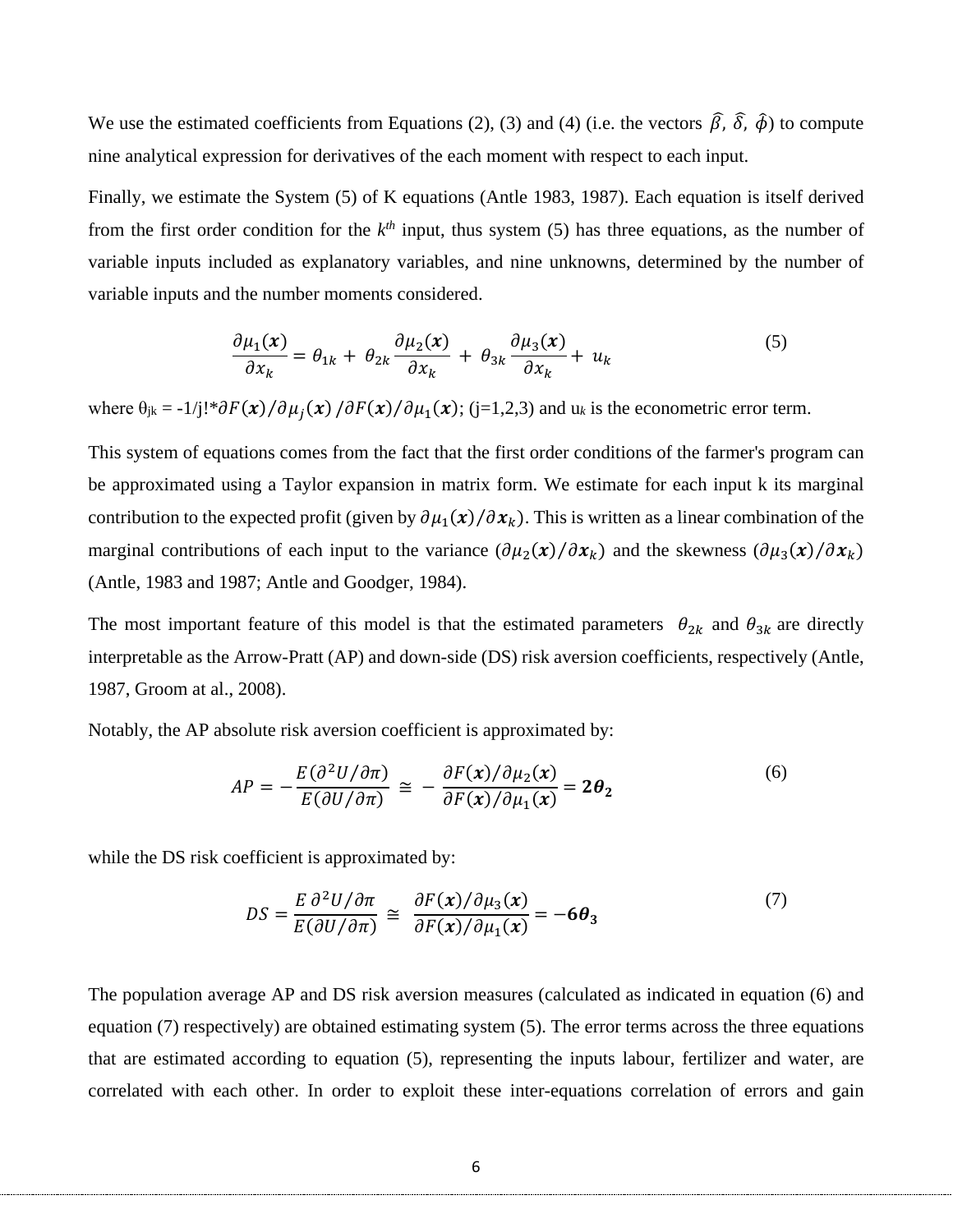efficiency, we use a seemingly unrelated regression (SUR) procedure.<sup>[7](#page-6-0)</sup> Finally, we bootstrap the standard errors, resampling them over individuals to obtain heteroscedasticity-robust standard errors for the SUR estimator (Cameron and Trivedi, 2010).

The risk parameters are constrained such that  $\hat{\theta}_{2k} = \hat{\theta}_2$  and  $\hat{\theta}_{3k} = \hat{\theta}_3$ . Although each input can affect the moments of profit in different ways, the AP and DS coefficients are related to the preferences over the moment of profit and thus not assumed to be input specific.<sup>[8](#page-6-1)</sup>

A positive and significant AP coefficient indicates that the decision maker is risk averse. This implies that an agent with a positive and significant AP coefficient has the incentive to reduce its risk exposure. Any increase in the variance of profit would in fact increase the private cost of risk bearing.

A positive and significant DS coefficient indicates that the decision maker is averse to downside risk, that is, he is averse to risk distribution towards low outcomes (such as crop failure), holding both the mean and the variance constant (Menezes et al., 1980; Antle, 1983; Di Falco and Chavas, 2009). This implies that an agent with a positive and significant DS coefficient is prone to implement management strategies that affect positively the skewness of the distribution of profits (e.g., by reducing the probability of crop failure). These considerations are related to our understanding of farmer's behaviour in a risky environment. Risk averse farmers would be more willing to adopt strategies to reduce the variance of profit and/or exposure to downside risk. The AP and DS coefficients can be used to compute the risk premium (RP), which can be used to evaluate the cost of overall risk bearing capturing both the variance and the skewness on the cost of risk. Under risk aversion the risk premium depends on all relevant moments of the profit distribution (Di Falco and Chavas, 200[9](#page-6-2)).<sup>9</sup>

The empirical procedure outlined in this section is implemented to estimate system of equation (5) for each year and for pooled data of relevant sub-periods. Table 1 outlines the periods considered in our estimates, and summarizes the rationales for selecting each sub-periods.

 $\overline{\phantom{a}}$ 

<span id="page-6-0"></span><sup>&</sup>lt;sup>7</sup> We computed the correlation matrix for the fitted residuals, and use it to compute the test of independence of the errors in the three equations. The Breusch-Pagan Lagrange multiplier test for error independence indicates a statistically significant correlation between the errors in the three equations. Notably, the marginal contribution of fertilizers, labor, and irrigation water to the expected profit may have similar underlying determinants.

<span id="page-6-1"></span><sup>8</sup> In contrast, Antle (1987) and Koundouri et al. (2006) do not impose this restriction but do not provide any reason why farmers' preferences over moments of profit should not remain the same across inputs.

<span id="page-6-2"></span><sup>&</sup>lt;sup>9</sup> Thus, assuming that the farmers are concerned only by the first three moments of the distribution of profit we can write the RP as follows:  $RP = \mu_2 \frac{AP}{2} - \mu_3 \frac{DS}{6}$  where  $\mu_2$  and  $\mu_3$  are respectively the second- and third- order moments of the distribution of profit.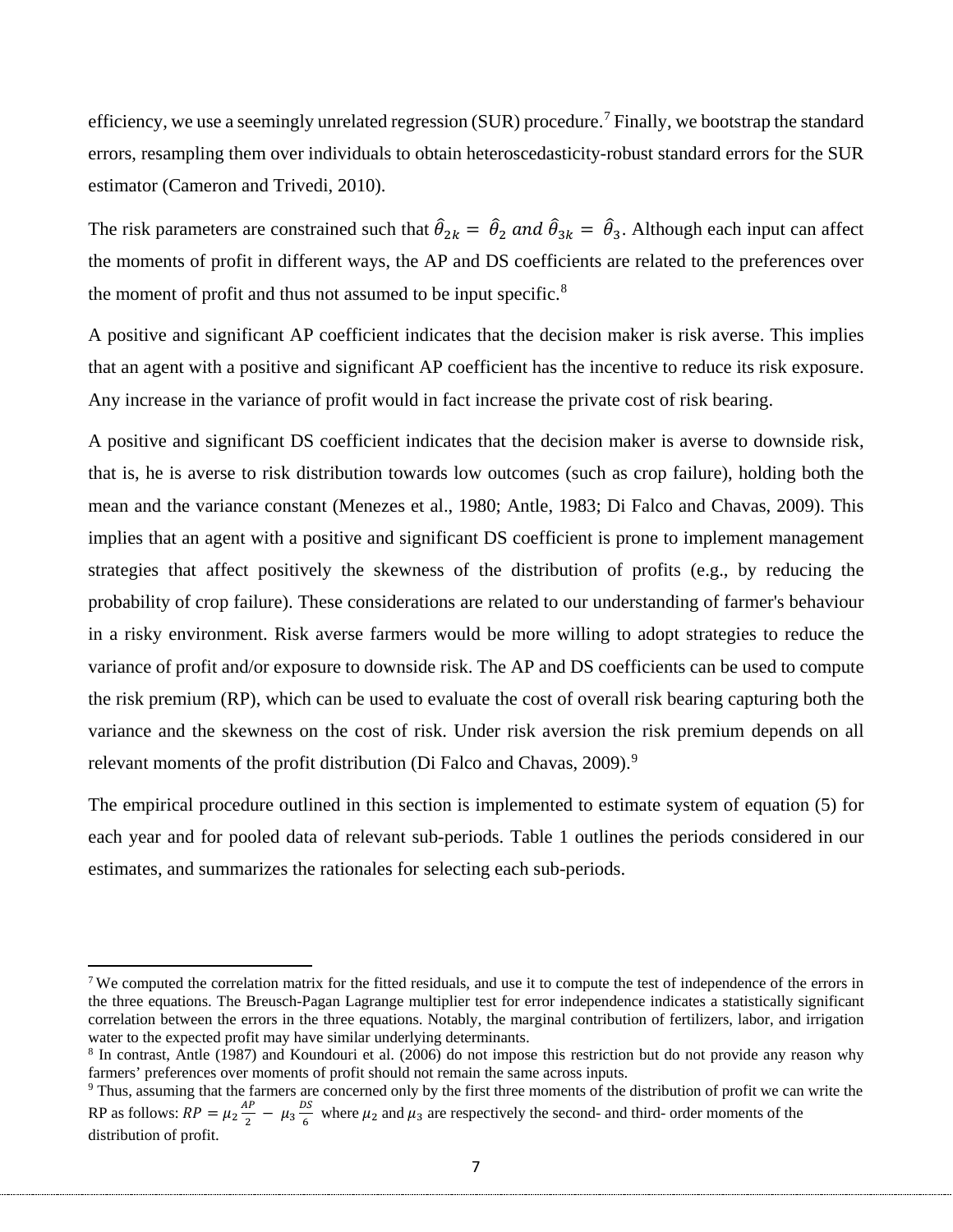**Table 1: Selection of sub-periods for empirical analysis**

| <b>Relevant Events and time period</b>                             | Relevant information and hypothesis regarding risk preferences                                                                |
|--------------------------------------------------------------------|-------------------------------------------------------------------------------------------------------------------------------|
| [1] 1989-1992                                                      | Farmers are expected to be risk averse or risk neutral (Koundouri et al., 2009 and 2006,                                      |
| Pre-cap reform period                                              | Groom et al., 2008).                                                                                                          |
| [2] 1993-1999                                                      | The process towards a (partially) decoupled support to farmers started in 1992 with the so-                                   |
| Mac Sharry Reform                                                  | called Mac Sharry reform. This 7 years reform period can be broadly divided into 2                                            |
|                                                                    | phases: a transition phase (1993-1995), and the implementation phase $(1996 - 1999)$                                          |
| $[2a]$ 1993-1995                                                   |                                                                                                                               |
| • Mac Sharry - transition phase                                    | Ambiguous impact on grain farmers' risk attitudes (Koundouri et al., 2009):                                                   |
| • The Uruguay Round Agreement in Agriculture<br>entered into force | • Risk aversion may decrease because of the reduction in the random component of<br>farmers' income (Koundouri et al., 2009). |
| • In 1993 negotiations for accession of Austria, Finland           | • Farmers' risk aversion may increase due to policy uncertainties (REAS, 2010;                                                |
| and Sweden to the EU began. They entered the EU in<br>1995.        | Moschini and Hennessy, 2001).                                                                                                 |
| $[2b]$ 1996-1999                                                   | The uncertainty stemming from the new CAP reform and the other policy changes that                                            |
| Mac Sharry - implementation phase                                  | happened at the beginning of the 90s decreased.                                                                               |
|                                                                    | This CAP reform did not change the basic structure of the new regime, but further reduced                                     |
|                                                                    | the intervention prices and increased the cereal area payments (Platoni et al., 2012).                                        |
| $[3]$ 2000-2002                                                    | Hence, the two effects described in row 2a may still apply, but we expect the risk attitude                                   |
| Agenda 2000 CAP reform,                                            | enhancing drivers to be less severe.                                                                                          |
| up to the 2003 climatic shock                                      | We focus on the production decisions taken up to 2002 to reduce the risk of confusing                                         |
|                                                                    | policy-driven changes in risk attitude with changes triggered by the 2003 drought (a major                                    |
|                                                                    | exogenous climatic shock).                                                                                                    |
|                                                                    | A (negative) shock can trigger large increases in agents' risk aversion over a relatively                                     |
|                                                                    | short period of time (Guiso et al., 2013). In Agriculture, other authors show how                                             |
| [4] 2004-2009                                                      | experiencing extreme events may lead to sudden changes in farmers' behaviour and                                              |
| Post 2003 climatic shock                                           | investment and productive decision therein (e.g. Carey and Zilberman, 2002; Ding et al.,                                      |
|                                                                    | 2009; Lichand and Mani, 2015; Nauges et al., 2016). From 2005 to 2009 the CAP went                                            |
|                                                                    | through a new phase, called the Fischler reform.                                                                              |
| [5] 2008-2009                                                      | Repeated shocks over a short period of time may exacerbate the effects described in row 4                                     |
| Post 2007 climatic shock                                           |                                                                                                                               |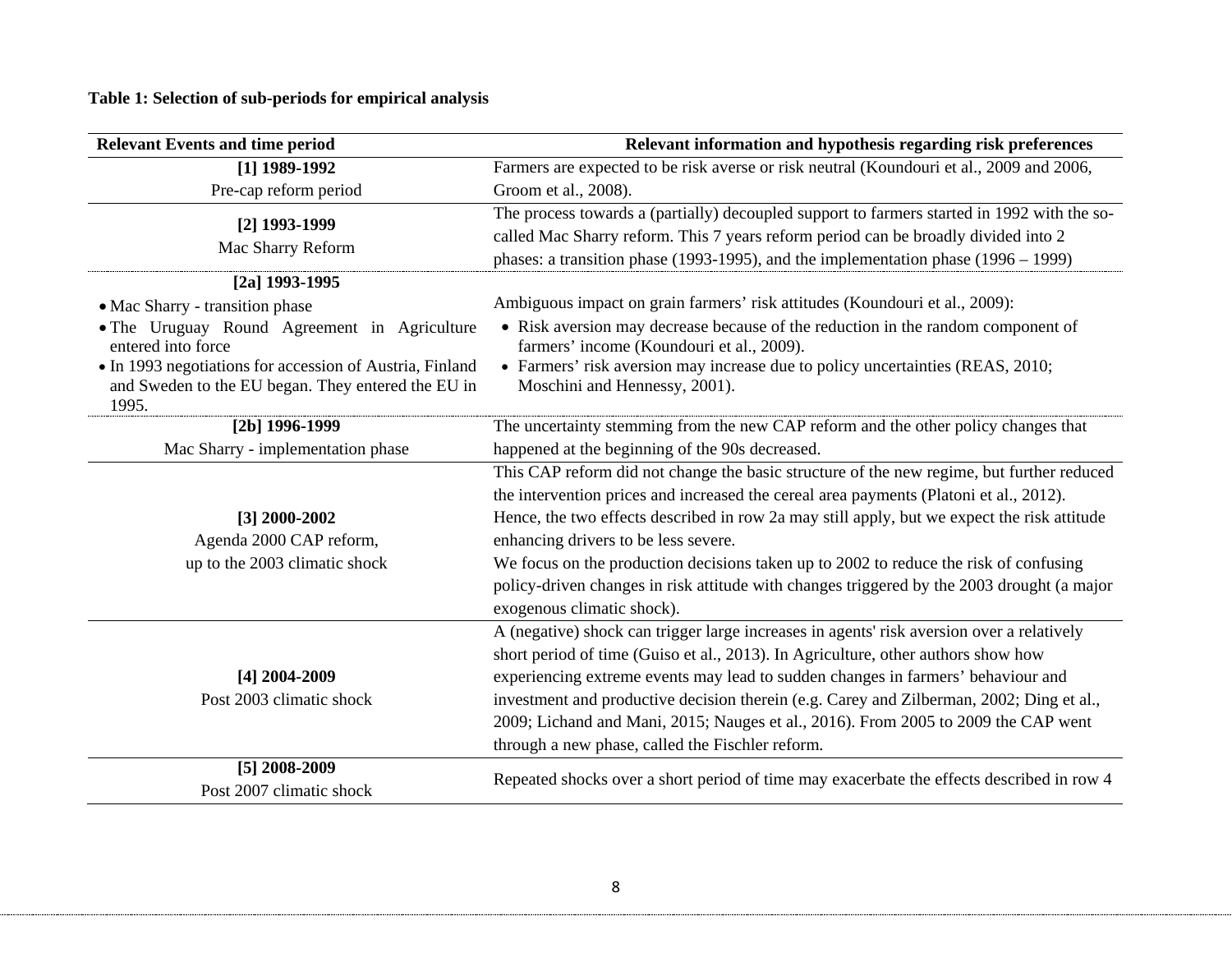Once we obtain the AP and DS coefficients we implement the Wald test statistic for equality of these parameters across the relevant time periods. The null hypothesis is that preferences parameters across time periods are stable. The next section provides more background information regarding the events described in Table 1.

#### **3. Policy and historical background**

 $\overline{\phantom{a}}$ 

#### **3.1. The 1990s' reforms of the EU Common Agricultural Policy**

The 1992 and 1999 reforms of the European Union (EU) Common Agricultural Policy (CAP) (i.e. the agricultural policy of the EU) are a major shift in the way the EU provides income support to farmers (Sckokai and Moro, 2006).

Coldiretti (2015), the largest association of Italian farmers, identifies three main CAP reforms during the period 1989-2009. The Mac Sharry Reform and the Agenda 2000 are discussed and implemented before the 2003 climatic shock, while the Fischler reform is implemented in the years 2005 to 2009. For this reason, we exclude the Fischler reform from our analysis of the impact of Policy changes on farmers' risk preferences.

The process towards a (partially) decoupled support to farmers started in 1992 with the so-called Mac Sharry reform. The 1992 reform constituted a major shift from product support (through prices) to producer support (through income support), and marked the beginning of a series of CAP reforms. These changes aimed at improving the competitiveness of EU agriculture, developing a more liberalized agricultural market and stabilizing EU budget expenditure. The Mac Sharry Reform transitional period came to an end in July 1995 and main implementation phase lasted until 1998.<sup>[10](#page-8-0)</sup> In 1999 a new reform was introduced ("Agenda 2000"). This second CAP reform did not change the basic structure of the new regime, but further reduced the intervention prices and increased the cereal area payments (Platoni et al., 2012). Following the 1992 reform, the level of support for cereal producers reduced by about 30%, with guaranteed prices of cereals lowered by 35%. Compulsory set-aside measure and other accompanying measures were also introduced, together with two components to farm income: an *area payment* component and a

<span id="page-8-0"></span><sup>10</sup> In November 1993 the EC presented an Agricultural Strategy Paper in which it examined three different options for reforming further the CAP. These ranged from maintaining the status quo to proposing a new radical reform, drastically reducing EU prices to world market levels and abolishing production quotas and other supply management measures. For more information, see EC (1995).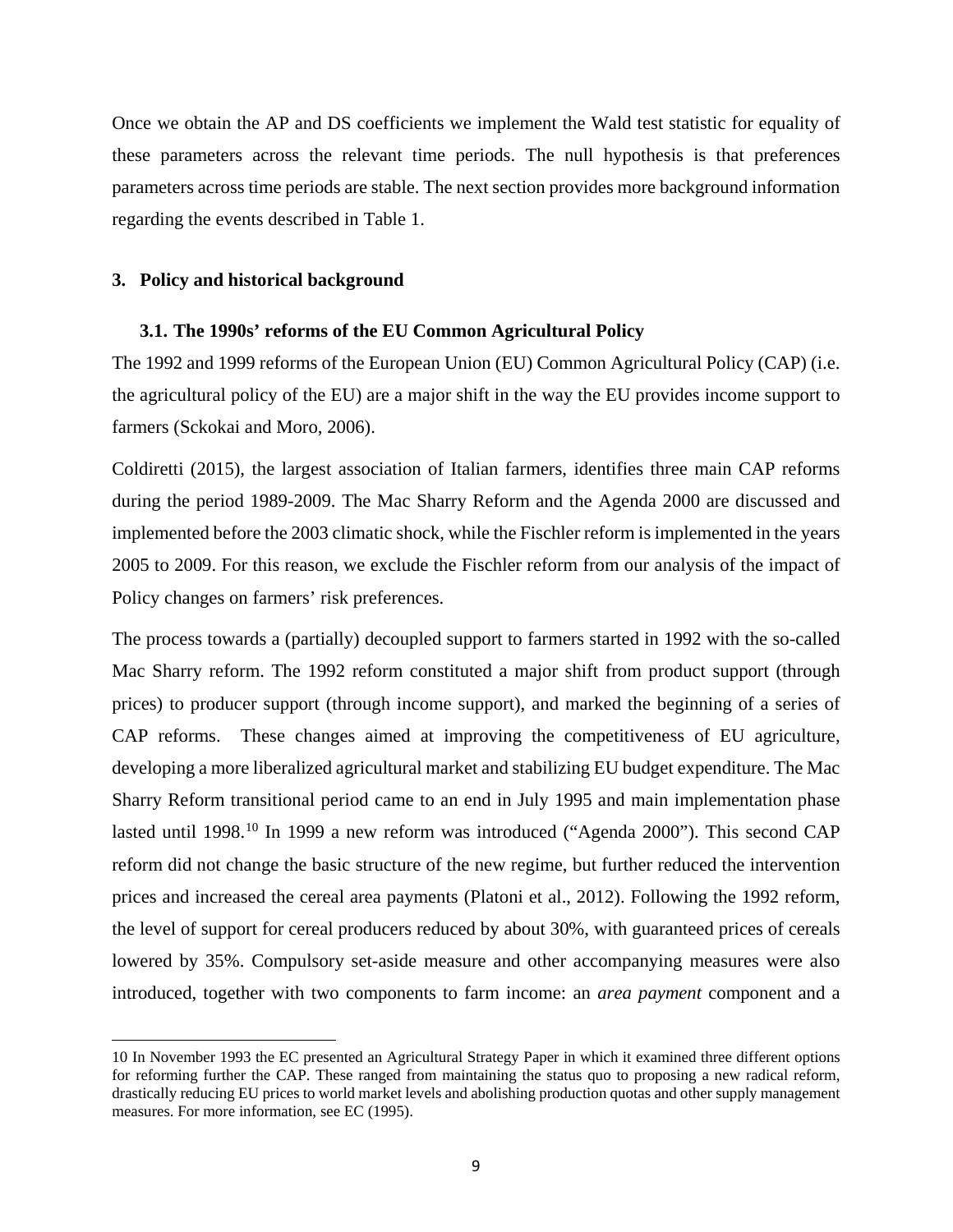*market* component. The first depends on the land allocation decision while the second is the one that might generate more uncertainty, which can come from both market prices and yields. Some authors argue that the increase in the cereal area payment substantially increased the non-random income, which in turn made risky behaviour becoming preferable (Koundouri et al., 2009). Other authors, on the contrary, stress that the area payment component contributed to increase uncertainty in the sector because farmers felt uncertainty about the stability of political support for direct payments, which was a major cause of farmers' resistance to lower prices (Bernstein et al., 1999). Moreover, the introduction of the Single Payment Scheme providing farmers with a fixed amount was only done since 2007.

During the implementation period of the Mac Sharry reform, the European agricultural sector went through other major policy changes: the Uruguay Round Agreement in Agriculture (GATT) entered into force and the EU enlarged with three new members: Austria, Finland and Sweden. Subsequently, the European Commission started examining different options for the future development of the CAP.

Farms specialized in open field crops and cereals were particularly affected by the CAP reforms of the 1990s (see also Sckokai and Moro, 2006 and Platoni et al., 2012). We focus on this group of farmers for analysing the impact of the CAP changes in farmers risk attitude.

#### **3.2. The 2003 and 2007 droughts in Italy**

In the summer of 2003, Italy and many other areas of Europe faced the most severe drought event and heat wave in decades and the hottest summer in Europe since the  $16<sup>th</sup>$  century (WMO, 2003). These severe climatic conditions began in Europe in June 2003 and continued until mid-August, with summer temperatures 20 to 30% higher than the seasonal average in Celsius degree. The agricultural sector was among the most severely hit by the persistent droughts (Fink et al., 2004; Ciais et al. 2005, García-Herrera et al., 2010).

A second severe drought hit the Italian agricultural sector in 2007. This second drought was particularly severe in the north of the Italian peninsula: it started by the end of 2006 and in January 2007 precipitations in the Po river Basin were widely under the seasonal average (20% - 40%). The poor weather conditions extended through the year, with a spring and summer drier and hotter than seasonal long term averages in many parts of Italy (ISPRA, 2008).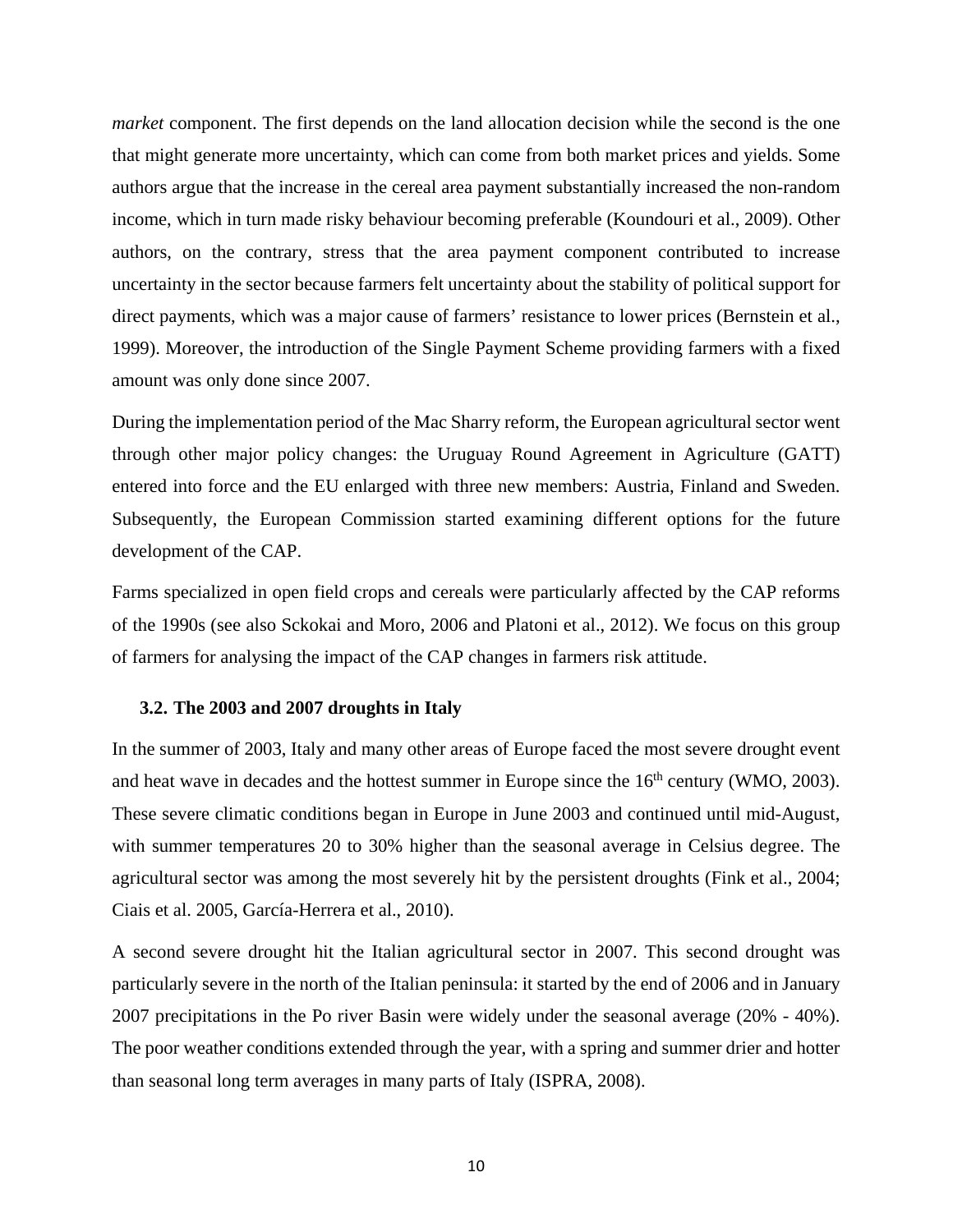In both droughts instances, Italian farmers received compensation for the loss incurred, although with a time lag. In Italy, exceptional negative events officially recognised by the central government entitle farmers to receive a compensation (ex-post disaster compensation) by the National Solidarity Fund (i.e. Fondo di Solidarietà Nazionale (FSN)).<sup>[11](#page-10-0)</sup> This is one of the two tools used by the Italian government to deal with risk and crisis in agriculture through the FSN. The second tool is subsidies on insurance policies. The two interventions are mutually exclusive in that crops and damages that are deemed insurable are not entitled to ex-post disaster compensation financed by the FSN (Santeramo et al., 2016). In Italy, the government have been rather generous in declaring the status of agricultural natural disaster (Cafiero et al., 2007). The availability of subsidized loss compensation such as ad hoc disaster aid payments or subsidized crop insurance might mitigate the impact that experiencing severe losses have on changes in risk preferences. Previous studies suggest that whether shocks are insured or not impact ex-ante risk management strategies, and in particular risk avoidance, that is, engaging activities and input uses that lower risk, even at the cost of lower expected returns (Rosenzweig and Binswanger, 1993; Carter et al., 2014).

## **4. Data**

 $\overline{\phantom{a}}$ 

Our dataset comprises farm level data from the Italian Farm Accountancy Data Network (FADN) and includes more than 36,600 farms specialized in cereals and various field crops covering the 21 years period, from 1989 to 2009. Farms are located across the Italian territory. Data are unbalanced and on average each farm is included in the dataset for 3.2 years. The dataset provides detailed information about the main production orientation,  $12$  input expenditure by crop for key inputs such as fertilizers, labour and irrigation water, income and some other input information (such as average work units) and structural characteristics of the farms (such as altitude). Table 2 provides the definitions and the descriptive statistics for each variable.

<span id="page-10-0"></span><sup>11</sup> The FSN was instituted in 1974. The system has been reformed over time and currently conforms to the European Community guidelines for state aid in the agricultural sector concerning compensation for damages and insurance premium subsidies (Santeramo et al., 2016). Currently, public intervention in agricultural risk management and operational aspects of the FSN are also regulated by Legislative Decree No. 102/2004.

<span id="page-10-1"></span><sup>12</sup> We follow the FADN classification 2003/369/EC (Commission Decision establishing a Community typology for agricultural holdings): the group *Cereals Producers* includes specialist cereals, oilseed and protein crops (COP) other than rice; the group *Various Field Crops* includes specialist tobacco, specialist cotton and various field crops combined.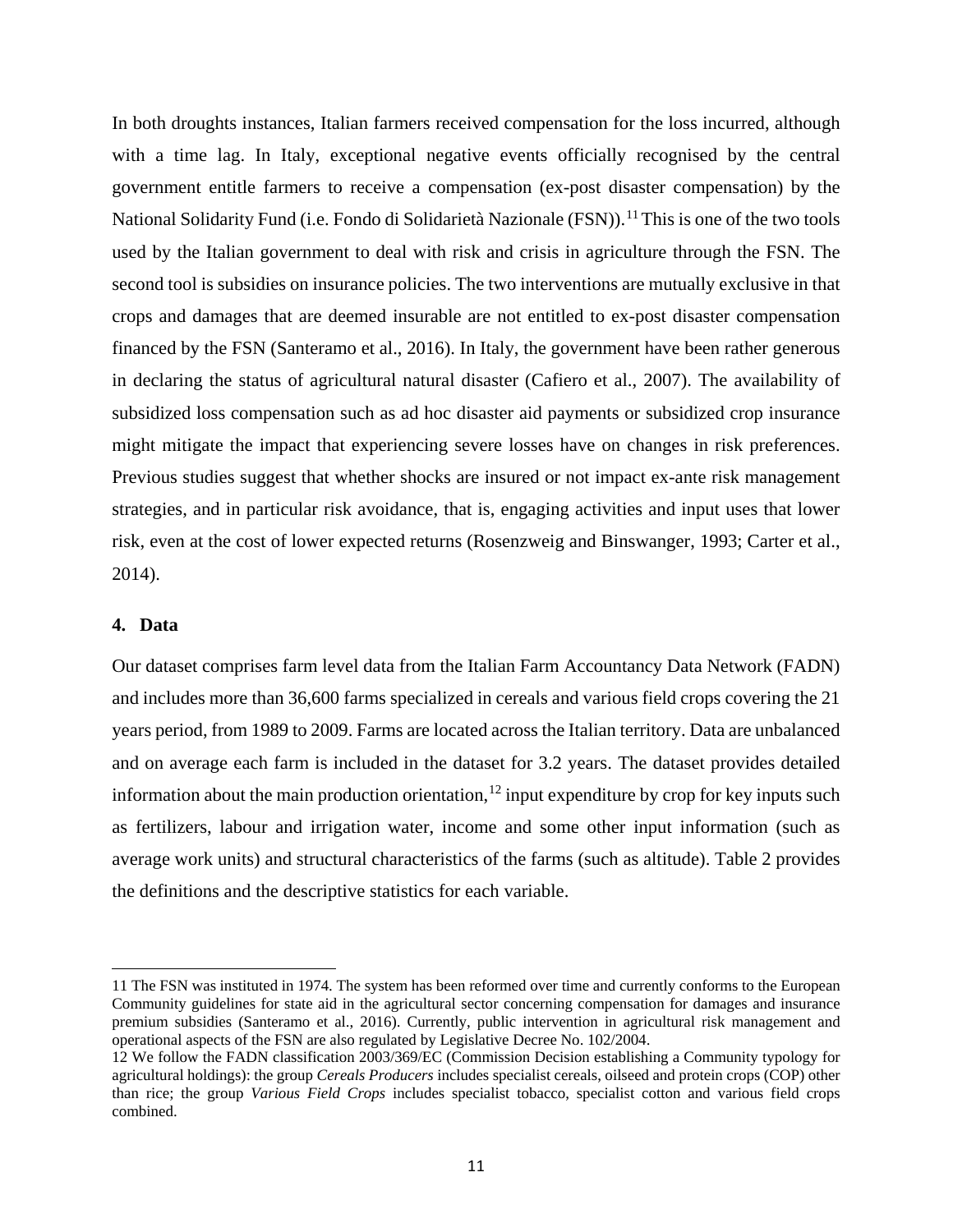| <b>Table 2. Descriptive Statistics and Variables Definitions</b> |  |  |  |
|------------------------------------------------------------------|--|--|--|
|------------------------------------------------------------------|--|--|--|

| <b>Variables</b>                                                                                   | <b>Mean</b> | Std. Dev. | Min              | <b>Max</b> |
|----------------------------------------------------------------------------------------------------|-------------|-----------|------------------|------------|
| Net profit / loss<br>Farm net Income ( $000 \oplus$                                                | 22.6        | 91.7      | $-3,207$         | 16,023     |
| Fertilizers<br>Total chemical fertilizer and soil improvers expenditure $(\oplus)$                 | 3,300       | 9,335     | $\boldsymbol{0}$ | 1,172,010  |
| Water<br>Water expenditure for all farm purposes, including irrigation $(\oplus)$                  | 370         | 2,155     | $\overline{0}$   | 138,086    |
| Labour<br>Total labour input expressed in annual work units $(AWU) = full$ time person equivalents | 1.61        | 1.91      | 0.02             | 140.16     |
| Land<br>Total utilized agricultural area (UAA) (hectares)                                          | 28.6        | 64.5      | 0.1              | 4,290      |

Total farms: 36,692, including: specialist cereals, general field cropping and mixed cropping.

## **5. Results**

The AP and DS risk aversion parameters obtained estimating the System of Equations 5 for the whole period under analysis, 1989-2009, are positive, equal to 0.2538 and 0.0064 respectively, and statistically significant (Table 3). We also report in the Appendices the year-by-year risk aversion coefficients, obtained estimating System (5) through seemingly unrelated regression models for each cross-section (year).

| Table 3. Estimated Risk Aversion: entire period |  |  |  |  |
|-------------------------------------------------|--|--|--|--|
|-------------------------------------------------|--|--|--|--|

|       |                                        | years     | AP          |          | DS          |          |
|-------|----------------------------------------|-----------|-------------|----------|-------------|----------|
| $[1]$ | <b>Entire Period</b><br>farms: 116,647 | 1989-2009 | $0.2538***$ | [0.0265] | $0.0064***$ | [0.0002] |
| [2]   | Pre-2003 shock<br>farms: 8,920         | 1989-2002 | $-0.0450$   | [0.0189] | $0.0018**$  | [0.0001] |
| [3]   | Post-2003 shock<br>farms: 4,048        | 2004-2009 | $0.3554***$ | [0.0294] | $0.0082***$ | [0.0002] |

*Notes:* Estimation Method: SUR. Bootstrapped standard errors of the underlying estimated coefficients ( $\hat{\theta}_2$  and  $\hat{\theta}_3$ ) in brackets. Bootstrap replications: 1000. \*\*\* indicate that the Null Hypothesis of coefficients of risk aversion being zero can be rejected at the 1% level.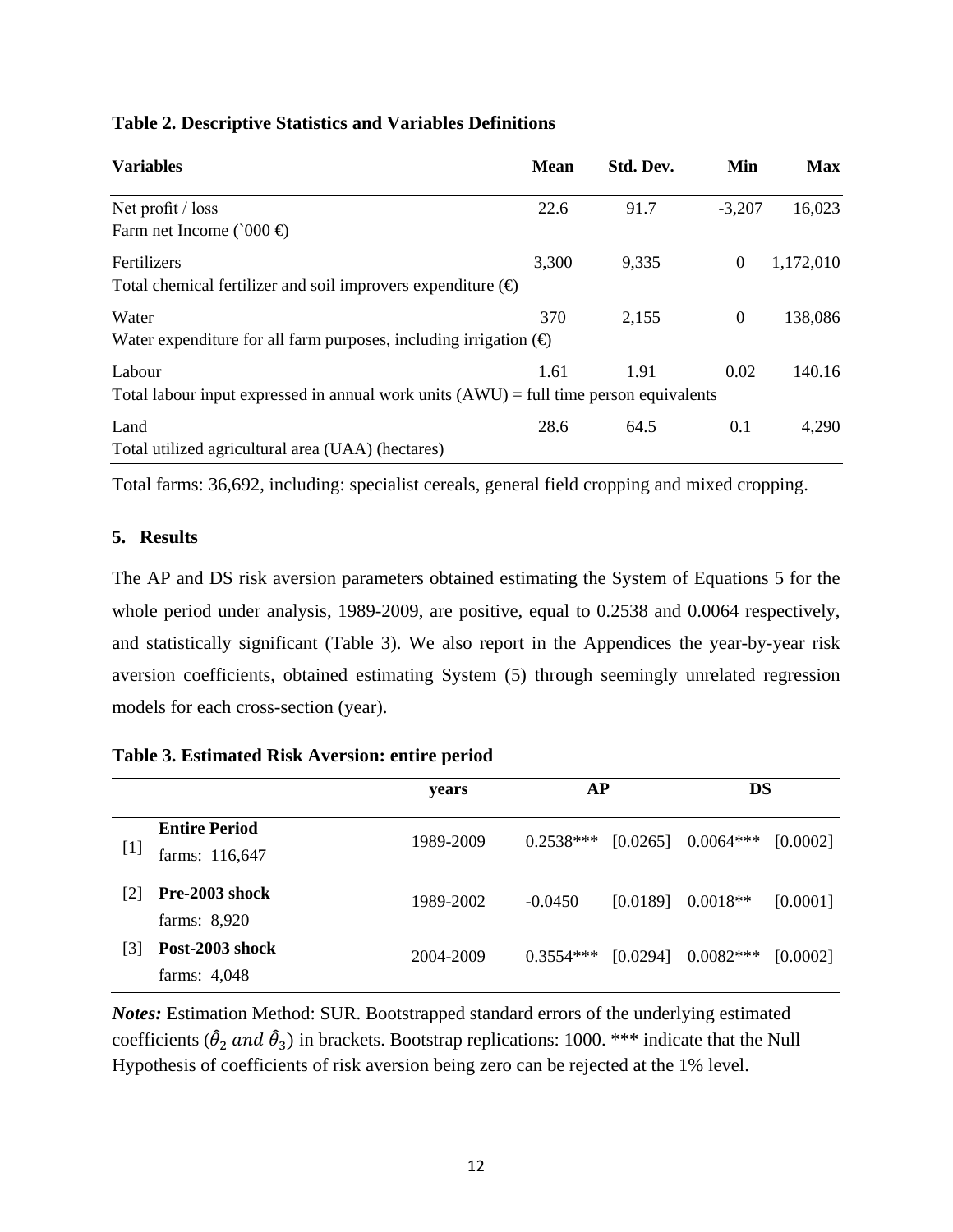These results suggests that on average Italian cereals producers have been averse to risk (profit variance) and DS risk (profit skewness). $13$ 

We report in Table 4 the AP and DS risk aversion parameters for the periods outlined in Table 1. Our main research interest pertains to the time stability of risk preferences. Previous work indicated that the impact of the changes in agricultural support on grain farmers' risk attitudes, brought about by the application of the CAP, is ambiguous a priori (Koundouri et al., 2009: 57). For this reason, we complement the estimation showing the Wald test statistic for equality between the AP and the DS parameters across different time periods.

We analyse in more detail if and how the parameters of risk aversion have changed through time, particularly in conjunction with major policy changes (Section 5.1) and major climatic shocks (section 5.2).

l

<span id="page-12-0"></span><sup>13</sup> The results are robust if we exclude from the estimation the two years hit by a major climatic shock (2003 and 2007). In this case, the estimated AP and DS coefficients are 0.2467 and 0.0063 respectively, and we still strongly reject the null hypothesis of these coefficients being zero.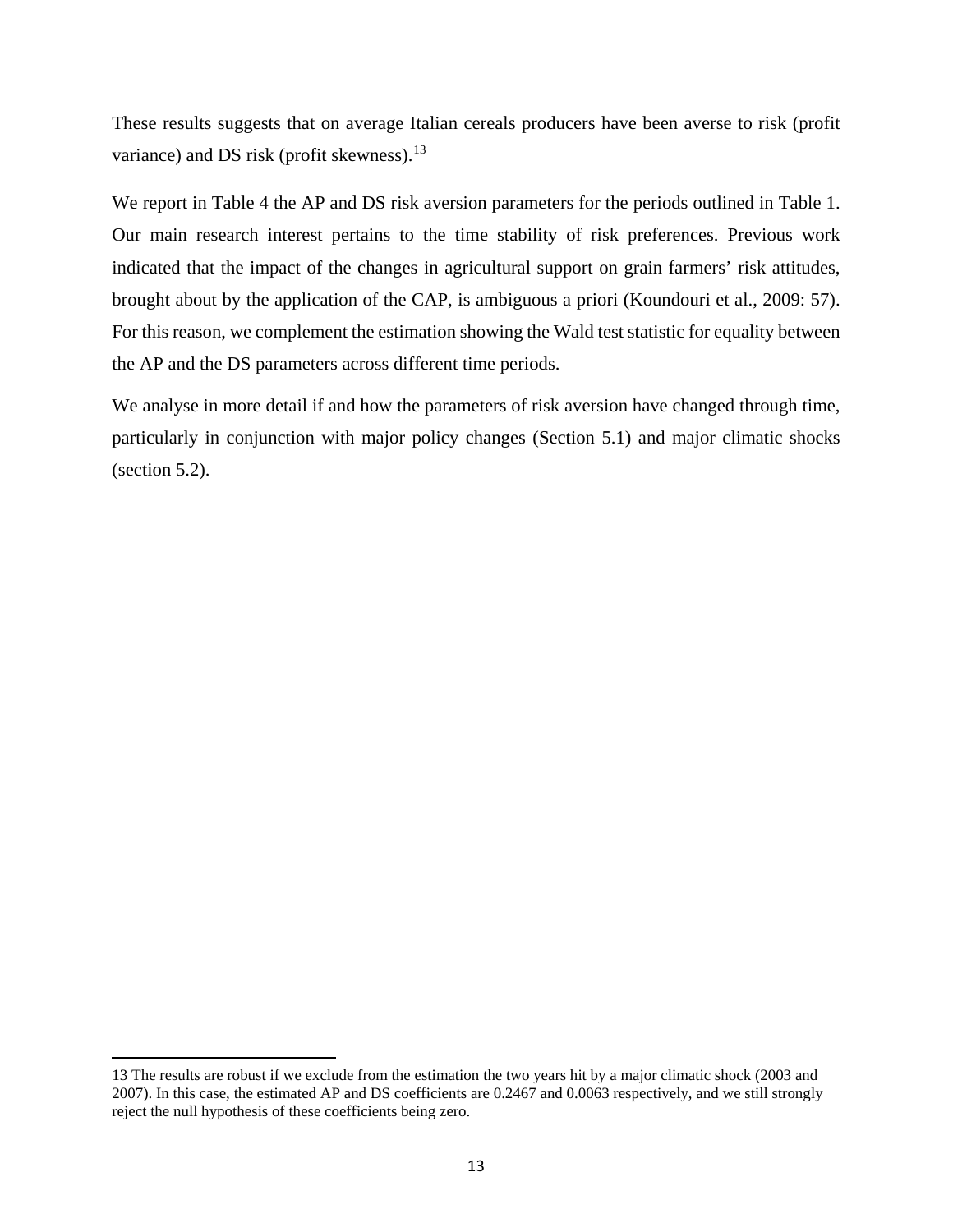|                                         | Wald test statistic for equality across periods                      |                                                                  |  |  |
|-----------------------------------------|----------------------------------------------------------------------|------------------------------------------------------------------|--|--|
| <b>Estimated Coefficients</b>           | H <sub>0</sub> : $\hat{\theta}_{2}^{(t1)} = \hat{\theta}_{2}^{(t2)}$ | H <sub>0</sub> : $\hat{\theta}_3^{(t1)} = \hat{\theta}_3^{(t2)}$ |  |  |
| [1] Pre-CAP reform $(1989-1992)$        |                                                                      |                                                                  |  |  |
| AP: 0.0256<br>[0.0138]                  |                                                                      |                                                                  |  |  |
| DS: 0.0032***<br>[0.0001]               | $\chi^2(1) = 11.88$<br>Prob > chi2 = $0.0006$                        | $\chi^2(1) = 11.19$<br>Prob > chi $2 = 0.0008$                   |  |  |
| [2] Mac Sharry Reform (1993-1999)       |                                                                      |                                                                  |  |  |
| AP: -0.0590<br>[0.0182]                 |                                                                      |                                                                  |  |  |
| DS: $0.0020***$<br>[0.0001]             |                                                                      |                                                                  |  |  |
| [2a] Transition phase $(1993-1995)$     |                                                                      |                                                                  |  |  |
| AP: $0.1116**$<br>[0.0283]              |                                                                      |                                                                  |  |  |
| DS: $0.0055***$ [0.0002]                | $\chi^2(1) = 20.47$<br>Prob > chi $2 = 0.0000$                       | $\chi^2(1) = 26.66$<br>$Prob > chi2 = 0.0000$                    |  |  |
| [2b] Implementation phase (1996-1999)   |                                                                      |                                                                  |  |  |
| AP: -0.1234*** [0.0183]                 |                                                                      |                                                                  |  |  |
| DS: 0.0003<br>[0.0001]                  |                                                                      |                                                                  |  |  |
| [3] Agenda 2000 pre-shock $(2000-2002)$ | $\chi^2(1) = 0.13$                                                   | $\chi^2(1) = 0.00$                                               |  |  |
| AP: -0.0821<br>[0.0371]                 | Prob > chi2 = $0.7141$ Prob > chi2 = 0.9664                          |                                                                  |  |  |
| DS: 0.0006<br>[0.0003]                  |                                                                      |                                                                  |  |  |
| [4] post 2003 shock $(2004-2009)$       | $\chi^2(1) = 21.90$                                                  | $\chi^2(1) = 15.85$                                              |  |  |
| AP: 0.3554***<br>[0.0294]               | $Prob > chi2 = 0.0000$                                               | $Prob > chi2 = 0.0000$                                           |  |  |
| DS: $0.0082***$<br>[0.0002]             |                                                                      |                                                                  |  |  |
| [5] post 2007 shock (2008-2009)         | $\chi^2(1) = 28.52$                                                  | $\chi^2(1) = 17.33$                                              |  |  |
| AP: 0.4768*** [0.0427]                  | Prob > chi $2 = 0.0000$                                              | $Prob > chi2 = 0.0000$                                           |  |  |
| DS: $0.0102***$<br>[0.0003]             |                                                                      |                                                                  |  |  |

**Table 4. Estimated Risk Aversion and Wald test statistic for equality of coefficients across periods**

*Notes:* Bootstrapped standard errors of the underlying estimated coefficients ( $\hat{\theta}_2$  and  $\hat{\theta}_3$ ) in parenthesis. Bootstrap replications: 1000. \*\*\*, \*\* and \* denote significance at 1%, 5% and 10% respectively. The suffix t1 and t2 indicate the periods compared in the Wald Test statistics as shown in each row. Dotted brackets indicate that we reject the null hypothesis of stable risk preferences for both AP and DS coefficients at 1% level.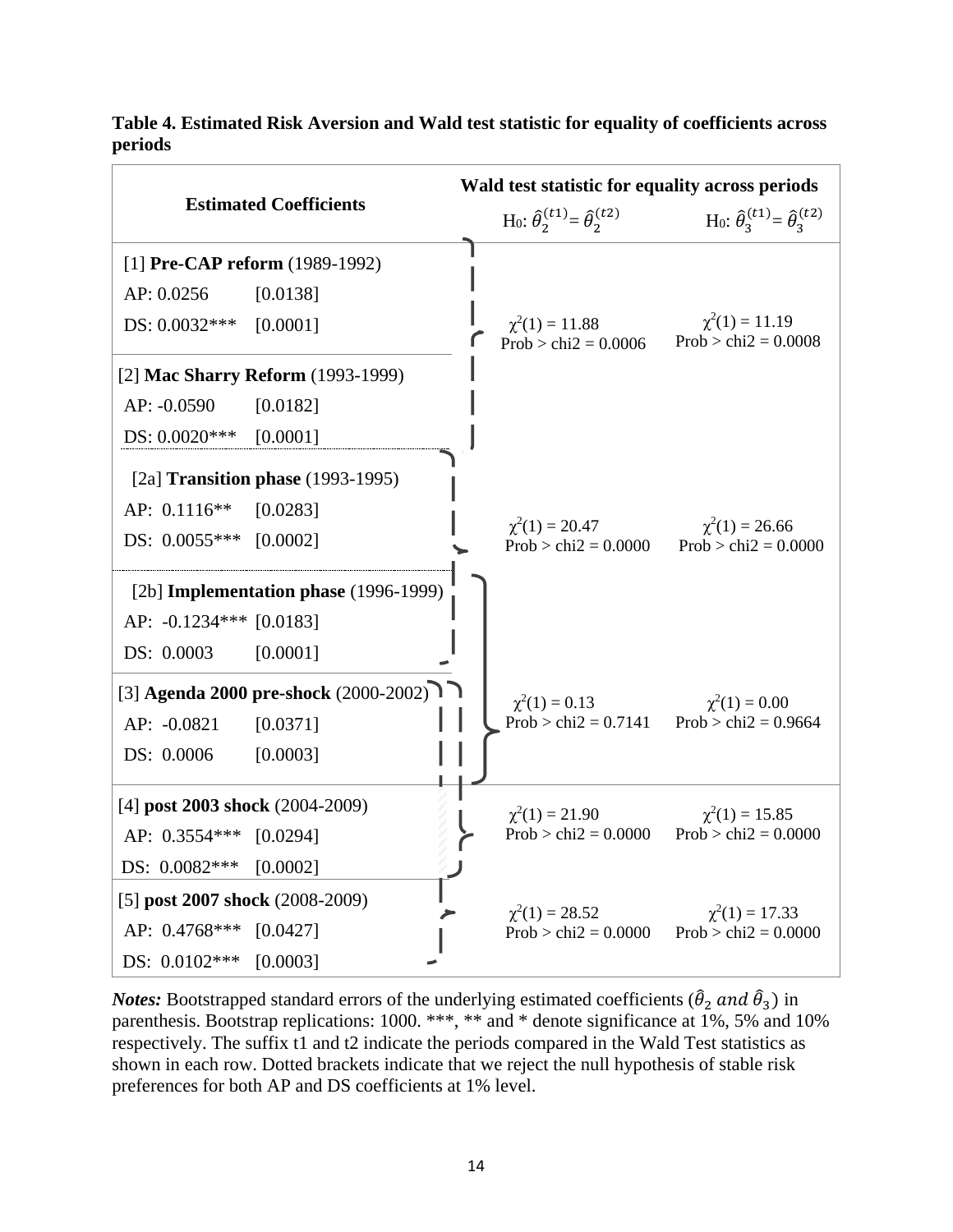#### **5.1. Policy driven changes in risk attitude**

First, we analyse if and how the CAP reforms triggered a change in risk attitude of cereals farmers. We focus on the Mac Sharry Reform and the Agenda 2000 Reform. We report in Table 4, rows 1- 3 the AP and DS risk aversion parameters for the periods encompassing the pre-CAP reform period, as well as for the Mac Sharry Reform and Agenda 2000 implementation period up to the 2003 climatic shock, as outlined in Table 1. We also conducted sensitivity analysis by excluding from the estimation of system of equations (5) the final year preceding the implementation phase of a new reform.[14](#page-14-0)

We find cereals producers to be risk neural in the pre-CAP period and if we look at the aggregate results for the Mac Sharry Reform (1993-1999). However, the positive and statistically significant AP coefficient associated to the Mac Sharry reform transition phase (1993-1995) indicates that farmers display a risk averse behaviour in this sub-period. As the CAP reform phases in, willingness to take risk increases, with risky behaviours becoming preferable in the second phase of the Mac Sharry reform (i.e. in 1996-1998/99).

Preferences over downside risk (profit skewness) are positive, although the estimated coefficients are very small, and statistically significant in the pre-cap period and in the first three years of the Mac Sharry Reform, and become zero afterward, which indicated a decreasing trend in DS risk aversion behaviour. Cereals producers' preferences over DS risk are thus close to risk neutrality through the whole period, which is coherent with the fact that Italian farmers participation rates to insurances programmes is exceptionally low (Mahul and Stutley, 2010; Santeramo et al., 2016). This result is easily expected in the pre MacSharry Reform' context, where the CAP achieved income stabilization indirectly, through price support mechanisms. This is also in line with the findings of studies estimating farmers' risk preferences using data from other European countries (Groom et al., 2008; Gardebroek, 2006).

The Wald test for the stability of the AP the DS parameters between the pre-CAP reform period and the Mac Sharry reform period strongly reject the hypothesis of stable risk preferences through the decade 1989-1999. We also strongly reject the Null Hypothesis of equality of estimated AP and DS risk parameters between the first triennium of the Mac Sharry period (1993-1995, which

l

<span id="page-14-0"></span><sup>14</sup> The results presented in Table 4 are robust if we exclude 1992 from the pre-CAP reform estimation period and 1999 in the Mac Sharry Reform estimation period. These results for these trienniums are presented in the Appendices.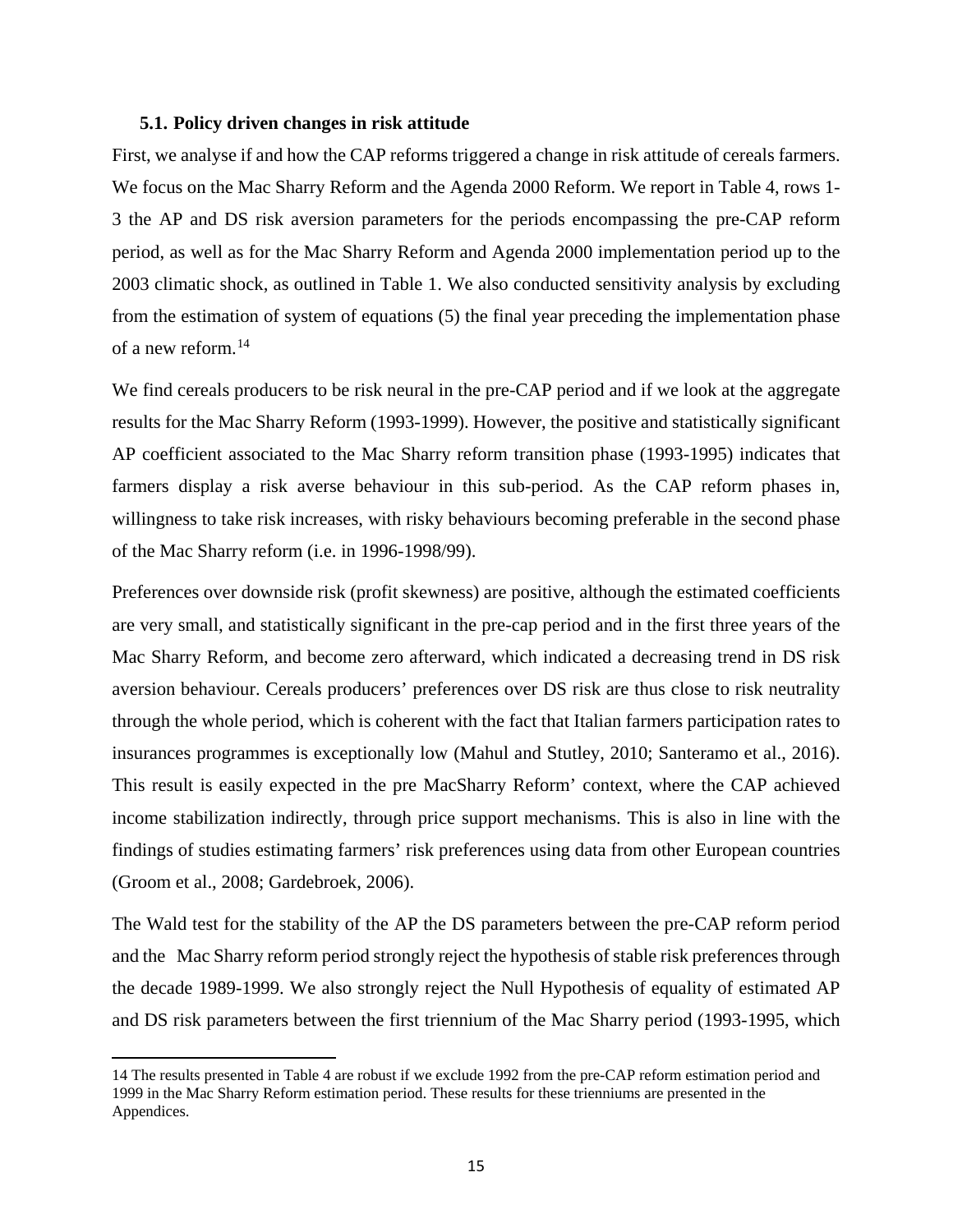roughly corresponds to the formal *transitional phase* of the reform) compared to the *implementation phase* of this reform (1996 - 1999). We can conclude that after a temporary increase in risk aversion, possibly due to the uncertainties brought by the introduction of the CAP reform,<sup>[15](#page-15-0)</sup> during the phase in of the Mac Sharry reform farmers gradually increase their preferences for risky behaviour, a result that points in the direction of the conclusions in Koundouri et al., 2009, who found that Finnish crop farmers were risk averse in the pre-CAP period but show riskloving preferences in the post-CAP period.

These results seems to confirm the existence of two opposite effects, which were discussed, often to interpret opposite results in term of estimated/elicited farmers' risk preferences, in previous literature: on one side the policy reforms reduced the random component of farmers' income, which is likely one of the main causes of a decrease in farmers risk aversion, as discussed in Koundouri et al., 2009. This effect seems to dominate in the implementation phase of the Mac Sharry reform. On the other side, and despite the fact that policy interventions in the agricultural sector are often intended to reduce the level of risk faced by farmers, it is frequently difficult to foresee changes in government policies, particularly where decisions are influenced by social and political considerations (REAS, 2010) and this situation may trigger an increase of farmers' risk aversion. This result supports the analysis in Moschini and Hennessy, 2001, who stress that changes in policy interventions, such as the CAP reforms in the 1990s, can become sources of uncertainty that can create risk for agricultural investment.

The costs of risk becomes again zero after the introduction of the Agenda 2000 reform. However, in this case the results of the Wald test for similar parameters between the implementation phase of the Mac Sharry reform and the Agenda 2000 calls for caution in interpreting this change. Notably, we cannot reject at the 10% level of significance the hypothesis of similar AP and DS risk preferences for cereals producers in the final years of the Mac Sharry Reform period compared to the agenda 2000 reform period (at least until the 2003 drought shock).<sup>[16](#page-15-1)</sup>

 $\overline{\phantom{a}}$ 

<span id="page-15-0"></span><sup>15</sup> As noted in Section 3.1 farmers' policy context underwent major changes in those years, also due to GATT's entrance into force and the EU enlarged with three new members.

<span id="page-15-1"></span><sup>16</sup> Robustness checks on alternative periods are coherent with the findings illustrated in this section. Notably, we reject the hypothesis of similar risk parameters between the agenda 2000 period and the first period of the CAP reform and between the agenda 2000 and the years preceding the CAP. These results are presented in Table A3 in the Appendix.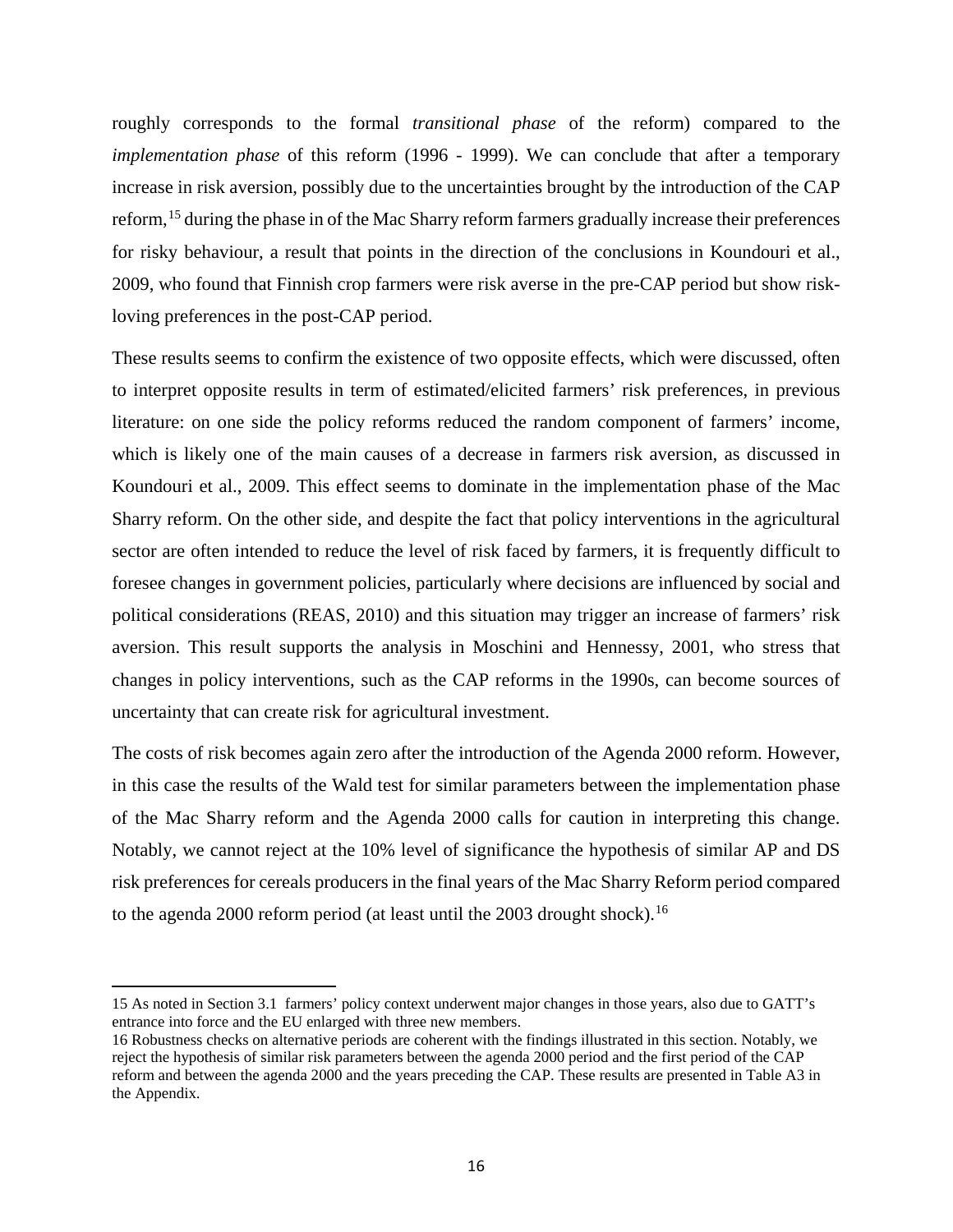Aggregate results for the period 1989-2002 show that the AP coefficient is not statistically significant, indicating, on average, risk neutrality (Table 2, raw 2). However, disentangling different sub-periods reveals that there have been significant changes in risk preferences, which offset each other. The DS coefficient for the entire period is positive, small and statistically significant, coherently with the sub-periods results. A similar pattern for both the AP and DS coefficients is found if we look only at the Mac Sharry reform period (1993-1999).

In general, our analysis shows that at each introduction of a policy change, risk aversion coefficients tend to increase. The progressive uncertainty stemming from the complex system of government interventions and CAP reforms implemented since the early 1990s offset the mitigating effect on risk aversion that the passage from a price support to income support mechanism is expected to trigger. As new policies are introduced, farmers tend to become more risk averse, but this effect fades through the implementation period of the policy, and eventually the mitigating effect on risk aversion of the policy dominates.

In a way, these results support, but looking at the specific context of the agricultural sector, the famous Lucas' critique argument that changes in economic policy will affect the behaviour of the private agents (households). In our context, this means that key behavioural parameters such as risk aversion coefficients may change through time in relationship to significant changes in policies, and we shall take this into account if we are going to be concerned about the policy implications of our models or about our ability to forecast when there are changes in policy regimes, such as the CAP reforms. Since the publication of the seminal paper by Lucas (1976), several studies looking at investors' behaviours also debated whether agents react differently to policy shocks perceived as permanent or transitory. Our findings suggest the need for such better understanding also in the specific context of decision making in the agricultural sector.

## **5.2. Climate shocks driven changes in risk attitude**

We report in Table 4 rows 4 and 5 the estimated risk parameters for the post 2003 and 2007 droughts sub-periods.

The results show a clear increase in cereal producers' risk aversion after the 2003 drought.<sup>[17](#page-16-0)</sup>

 $\overline{\phantom{a}}$ 

<span id="page-16-0"></span><sup>&</sup>lt;sup>17</sup> This finding confirms the year-by-year estimations presented in the Appendices.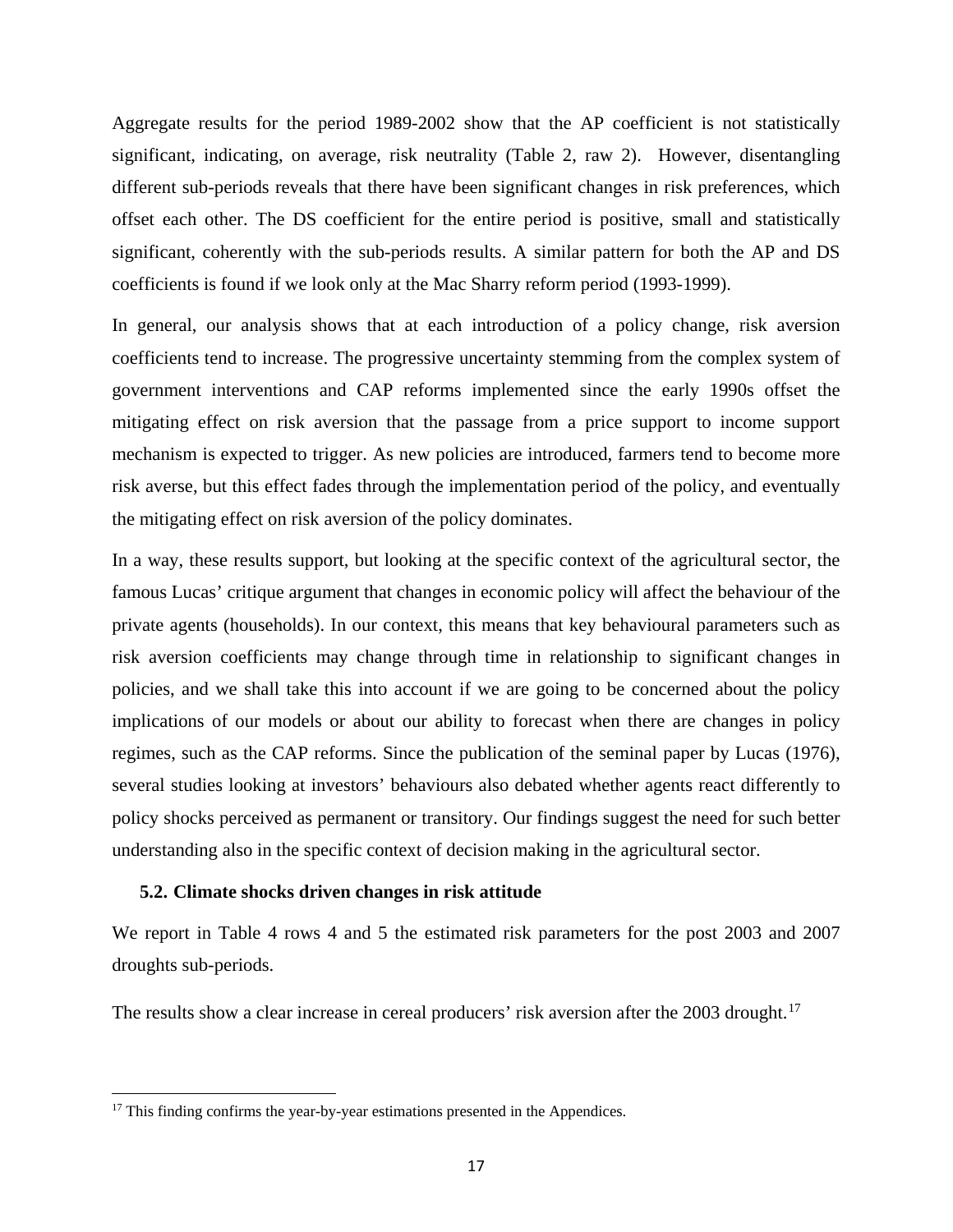Starting in 2003, risk preference coefficients are positive and the Null Hypothesis of coefficients of risk aversion being zero can be strongly rejected for all alternative time periods.<sup>[18](#page-17-0)</sup> We can thus conclude that cereals producer are risk averse in the period 2003-2009.

We further perform the Wald test for equality of risk parameters before and after these droughts.

The Null Hypothesis of equality of AP and DS risk parameters before and after the 2003 and 2007 climatic shocks is strongly rejected.

The increase in risk aversion over the second moment of profit distribution supports recent studies showing the possibility that a negative shock (such as a financial crisis or a severe drought) can trigger large increases in agents' risk aversion over a relatively short period of time (Guiso et al., 2013; Malmendier and Nagel, 2011), and that stress modulates risk taking, potentially exacerbating behavioural bias in subsequent decision making (Porcelli and Delgado, 2009; Lichand and Mani, 2016). Cereals farmers also appear to be more willing to give up part of their expected profits in order to receive a given level of future profit with certainty, compared to the Agenda 2000 implementation period that preceded the droughts. However, the DS risk aversion parameters remain very small, which is consistent with the very low uptake of crop insurance by Italian farmers. This result is interesting and deserves further investigation, because of its implication on farmers' vulnerability and reliance on public support to cope with climatic shocks, which can become more frequent under climate-change scenario.

Finally, it is interesting to notice that if we compare the results exposed in this section with those presented in Section 5.1, we find evidences that the effect of climatic shocks on farmers risk preferences is stronger and less ambiguous than policies-induced changes in risk attitude.

### **6. Concluding Remarks**

 $\overline{\phantom{a}}$ 

We find evidence for changes of risk preferences over time using the example of Italian agriculture over the period 1989 to 2009. Studies conducted after the onset of the financial crisis that started in 2008, address the possibility that a (negative) shock can trigger large increases in agents' risk aversion over a relatively short period of time. In agricultural applications, however, little - and so far ambiguous - evidence has been provided. This paper uses an empirical framework to assess

<span id="page-17-0"></span><sup>18</sup> Results are stable if we include 2003 in the post-2003 estimation (row 4) and 2007 in the post-2007 estimation (row 5). We present these results in Table A4 in the Appendix.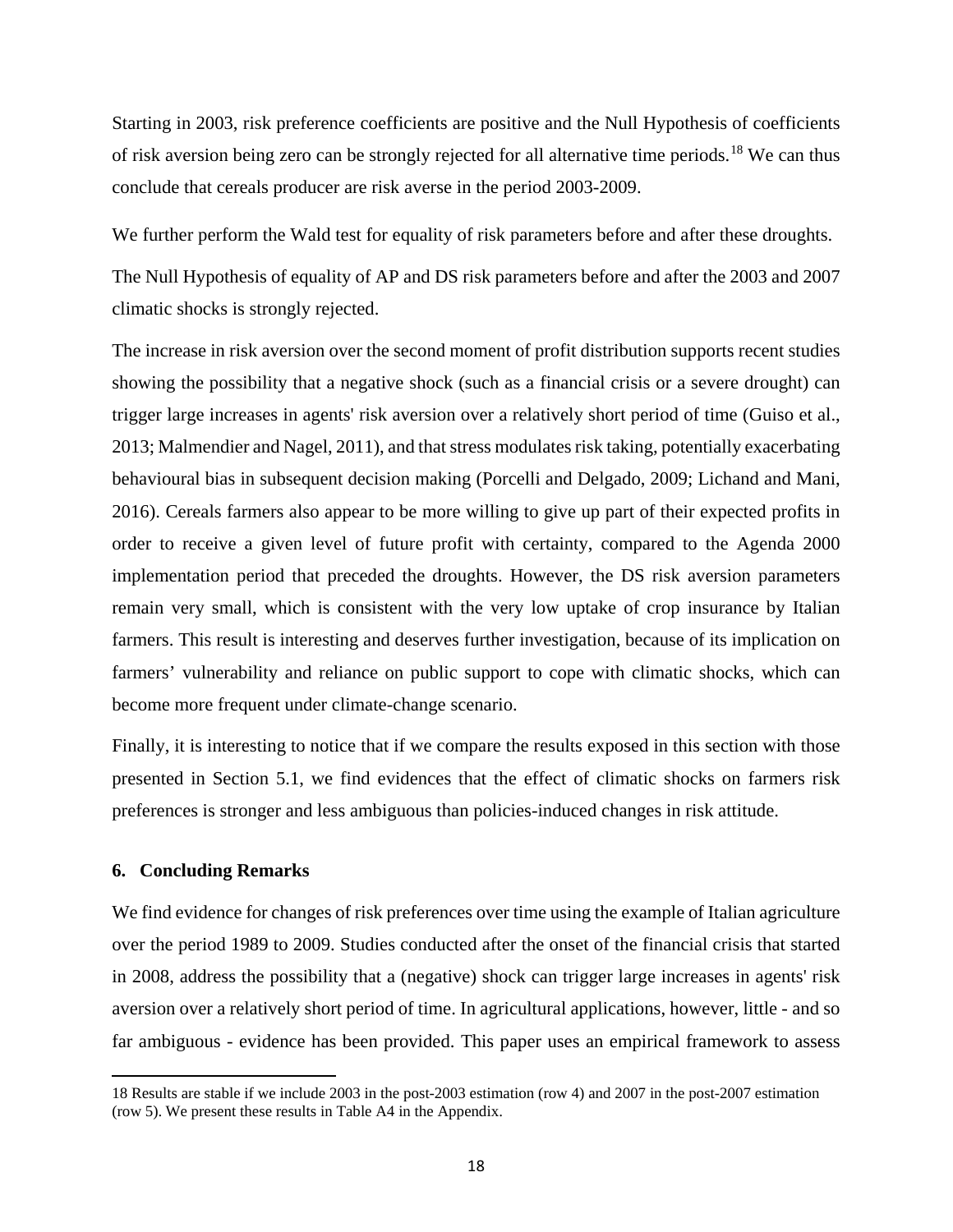whether the assumption of risk preferences stability holds in the context of major changes in the environment where farmers operate, for example due to policy change, or after a major production shock, which can be of climatic or other nature.

Using a rich panel data structure, we are able to capture the time dimension in risk preference's evolution. Our results found variation across time in the key parameters attached to risk preference, more evident for aversion to the second moment of the distribution of profit, while aversion to extreme (downside) events exhibits more time invariant characteristics.

We found that the climatic shocks of 2003 and 2007 triggered an unambiguous increase in cereals producers' risk aversion, and that in general exogenous climatic shocks have a stronger and less ambiguous effect on risk preferences than changes triggered by policies reforms.

Other authors provided general insights that the changes in policy interventions, such as the CAP reforms in the 1990s, can become sources of uncertainty that can create considerable risk for agricultural investment (Moschini and Hennessy, 2001). We suggest that the build-up of progressive uncertainty through the complex system of government interventions that characterizes the European policy framework of the late 1990s and early 2000 led an increase of risk aversion. Instead, policies that aim to stabilize farmers' income and that are implemented for long enough without undergo a continued reform process tend to trigger more risk loving behaviours, a result also found in other studies (Koundouri et al., 2009).

These findings open up future avenues of research, as it is mostly assumed that individual risk aversion is time invariant. As European agriculture is increasingly exposed to climate change and possibly significant policy changes and the support of risk management is of increasing relevance in recent CAP reforms (e.g. El Benni et al., 2016), researchers and policymakers alike need to enhance their understanding of the implication of risk preferences that are unstable over time.

These conclusions provide ground to extend to the agricultural sector the discussion triggered, mostly among macroeconomists, by the famous Lucas Critique to econometric policy evaluation (Lucas, 1976).

The instability of risk preferences is potentially a serious barrier to our understanding of farmers' decision-making under uncertainty, particularly relevant also in the context of risk exposure in agriculture.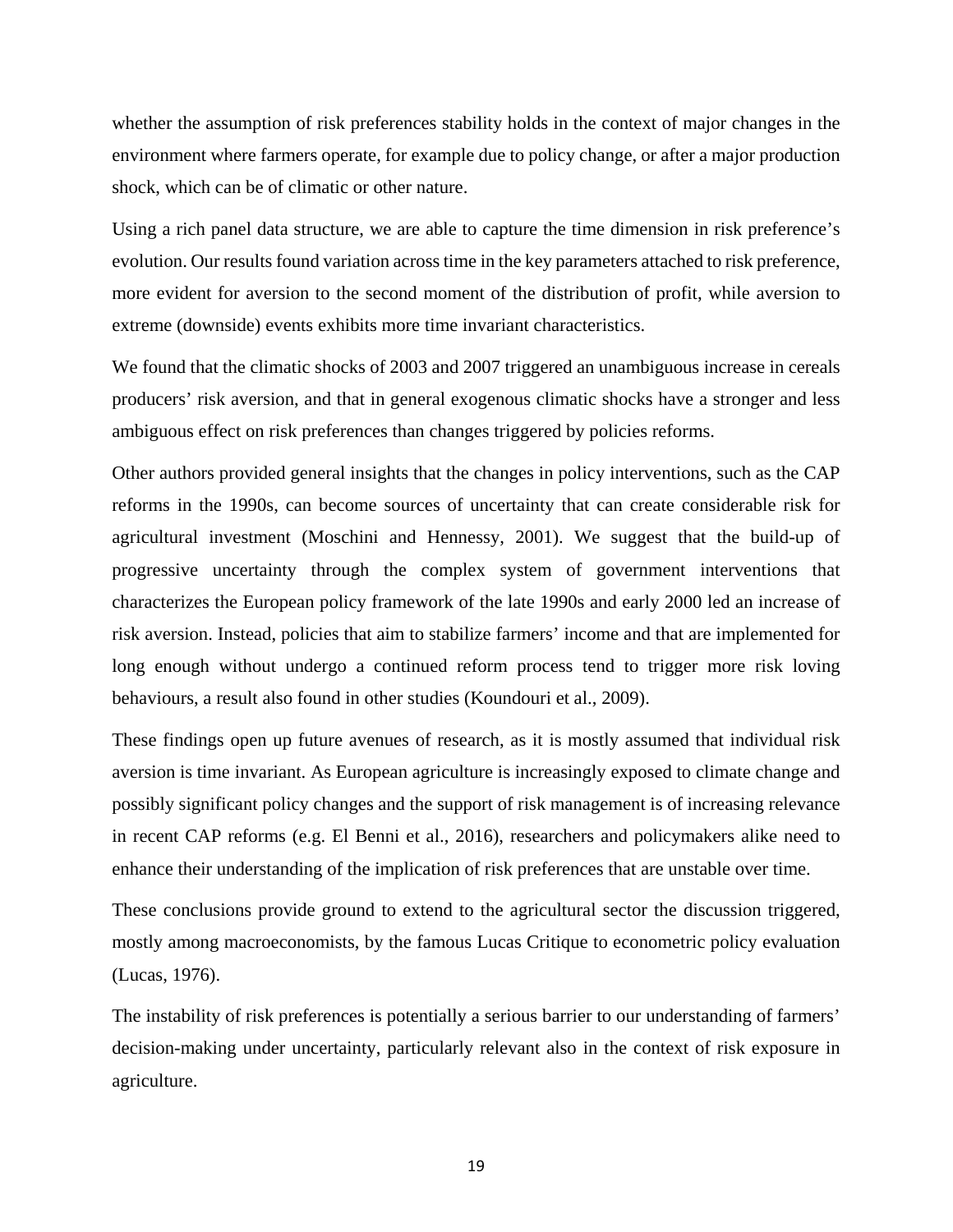In this paper, we use the method of moments on a much larger panel dataset of those used in previous similar studies in Europe. This method allows retrieving agents' preference for risk even when survey data with risk preferences elicitation nor the results of *ad hoc* field and lab experiments are available. Our approach does not replace these methods. On the contrary, such methods shall provide further tests for the robustness of our findings and enhance understanding of time invariant risk preferences in agriculture. Such methodological comparison is beyond the scope of this paper and left for future research.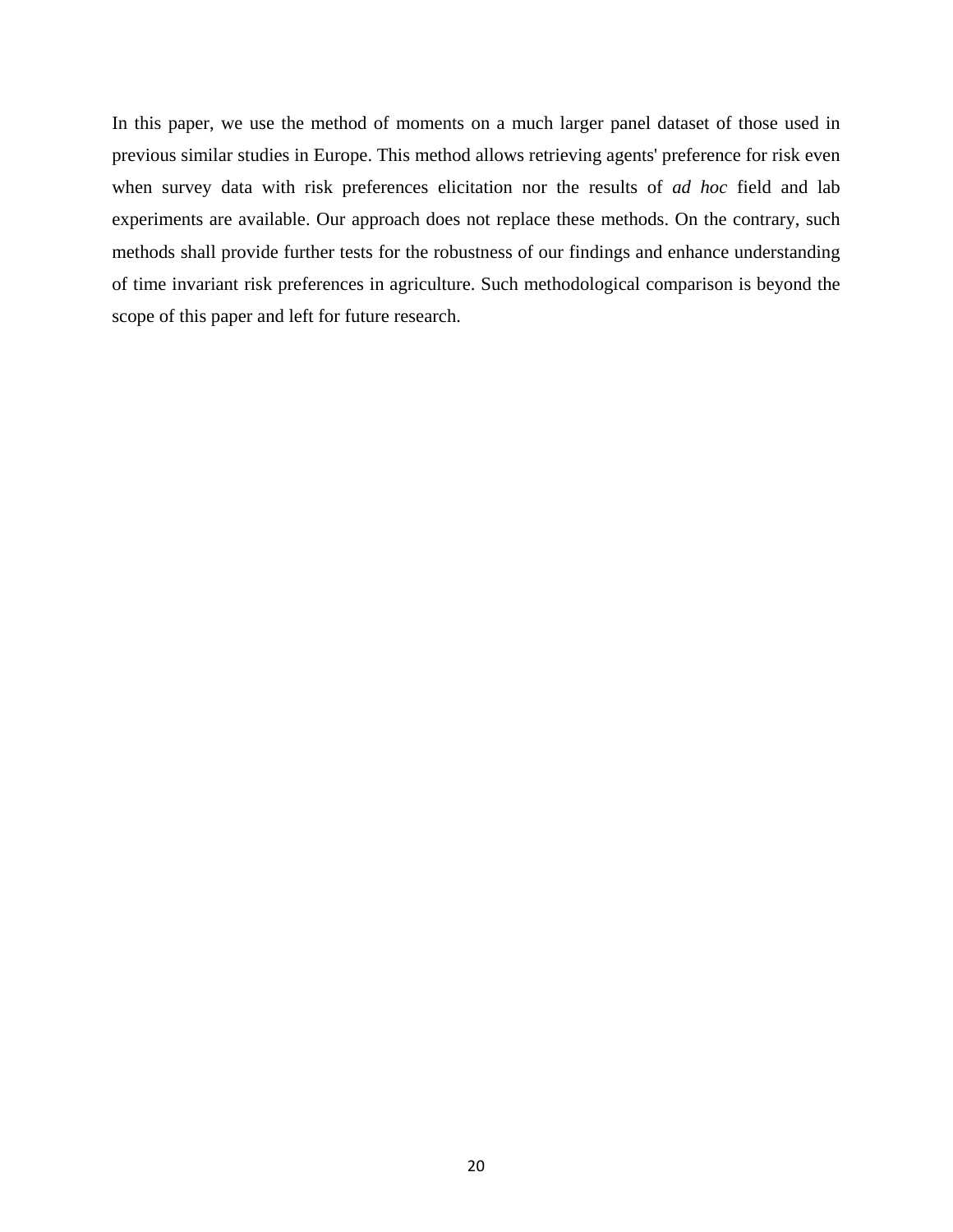## **7. Appendix**

|             |                   | Year | Farms | <b>AP</b>    | st err | <b>DS</b>   | st err  |
|-------------|-------------------|------|-------|--------------|--------|-------------|---------|
|             |                   | 1989 | 6828  | 0.0572       | 0.0283 | $0.0033***$ | 0.00019 |
|             | Pre-CAP<br>reform | 1990 | 6540  | $-0.0147$    | 0.0269 | $0.0028***$ | 0.00017 |
|             |                   | 1991 | 6676  | 0.0386       | 0.0233 | $0.0034***$ | 0.00015 |
|             |                   | 1992 | 6727  | 0.0181       | 0.0333 | $0.0036***$ | 0.00020 |
|             |                   | 1993 | 6616  | 0.0493       | 0.0357 | $0.0046***$ | 0.00020 |
|             |                   | 1994 | 5939  | $0.1909*$    | 0.0505 | $0.0071***$ | 0.00031 |
|             |                   | 1995 | 5444  | 0.0842       | 0.0489 | $0.0047***$ | 0.00030 |
|             | Mac Sharry Reform | 1996 | 6135  | $-0.0229$    | 0.0346 | $0.0024*$   | 0.00023 |
|             |                   | 1997 | 6182  | $-0.0875$    | 0.0432 | 0.0010      | 0.00028 |
|             |                   | 1998 | 6053  | $-0.1289*$   | 0.0391 | $-0.0003$   | 0.00027 |
|             |                   | 1999 | 5850  | $-0.2096***$ | 0.0293 | $-0.0014$   | 0.00021 |
|             |                   | 2000 | 5667  | $-0.1438$    | 0.0727 | 0.0003      | 0.00047 |
|             |                   | 2001 | 6195  | 0.0119       | 0.0448 | 0.0027      | 0.00033 |
|             |                   | 2002 | 5844  | $-0.0960$    | 0.0598 | $-0.0002$   | 0.00042 |
|             | Drought shock     | 2003 | 4636  | 0.2834***    | 0.0368 | $0.0073***$ | 0.00025 |
|             |                   | 2004 | 4524  | $0.2076**$   | 0.0446 | $0.0059***$ | 0.00032 |
| Agenda 2000 |                   | 2005 | 4638  | 0.2495***    | 0.0285 | $0.0063***$ | 0.00021 |
|             | Drought shock     | 2006 | 4539  | $0.2880***$  | 0.0443 | $0.0074***$ | 0.00036 |
|             |                   | 2007 | 4637  | $0.2906**$   | 0.0613 | $0.0066***$ | 0.00039 |
|             |                   | 2008 | 3464  | 0.2983**     | 0.0602 | $0.0063**$  | 0.00050 |
|             |                   | 2009 | 3512  | 0.5098***    | 0.0263 | $0.0120***$ | 0.00021 |

## **Table A1. Year-by year Estimated Risk Aversion**

*Notes:* Bootstrapped standard errors of the underlying estimated coefficients  $(\hat{\theta}_2 \text{ and } \hat{\theta}_3)$  in brackets. Bootstrap replications: 1000. \*\*\*, \*\* and \* denote significance at 1%, 5% and 10% respectively.

## **Table A2. Estimated Risk Aversion: 3-years periods**

|                                                  | years     | AP                  | DS                   |
|--------------------------------------------------|-----------|---------------------|----------------------|
| <b>Pre-CAP reform</b><br>farms: 10,518           | 1989-1991 | $0.0281$ [0.0152]   | $0.0031***$ [0.0001] |
| <b>Mac Sharry Reform phase 2</b><br>farms: 9,641 | 1996-1998 | $-0.0841*$ [0.0231] | $0.0010$ [0.0002]    |

*Notes:* Bootstrapped standard errors of the underlying estimated coefficients  $(\hat{\theta}_2 \text{ and } \hat{\theta}_3)$  in brackets. Bootstrap replications: 1000. \*\*\*, \*\* and \* denote significance at 1%, 5% and 10% respectively.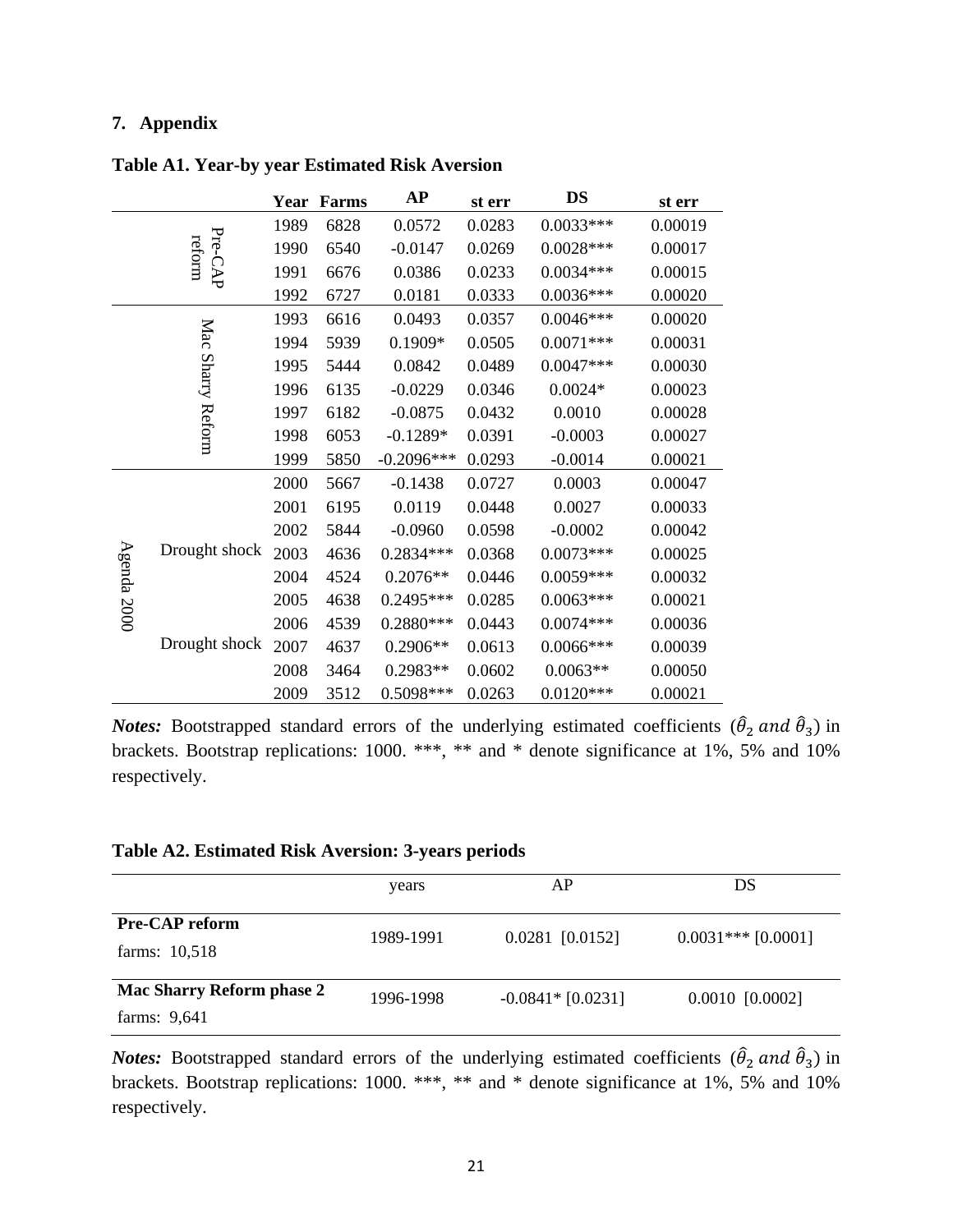|       | Pre-Reform period (1989-1991) vs Mac Sharry Reform (1993-1998)                      |                                                                                      |  |  |  |  |  |
|-------|-------------------------------------------------------------------------------------|--------------------------------------------------------------------------------------|--|--|--|--|--|
|       | AP                                                                                  | DS                                                                                   |  |  |  |  |  |
| $[1]$ | H <sub>0</sub> : $\hat{\theta}_{2}^{(1989-1991)} = \hat{\theta}_{2}^{(1993-1998)}$  | $H_0: \hat{\theta}_3^{(1989-1991)} = \hat{\theta}_3^{(1993-1998)}$                   |  |  |  |  |  |
|       | $\chi^2(1) = 6.34$                                                                  | $\chi^2(1) = 4.46$                                                                   |  |  |  |  |  |
|       | Prob > chi $2 = 0.0118$                                                             | Prob > chi $2 = 0.0348$                                                              |  |  |  |  |  |
|       | Mac Sharry Reform: transition phase (1993-1995) vs implementation phase (1996-1998) |                                                                                      |  |  |  |  |  |
|       | AP                                                                                  | DS                                                                                   |  |  |  |  |  |
| $[2]$ | H <sub>0</sub> : $\hat{\theta}_2^{(1993-1995)} = \hat{\theta}_2^{(1996-1998)}$      | $H_0: \hat{\theta}_3^{(1993-1995)} = \hat{\theta}_3^{(1996-1998)}$                   |  |  |  |  |  |
|       | $\chi^2(1) = 11.53$                                                                 | $\chi^2(1) = 15.35$                                                                  |  |  |  |  |  |
|       | $Prob > chi2 = 0.0007$                                                              | $Prob > chi2 = 0.0001$                                                               |  |  |  |  |  |
|       | Mac Sharry reform implementation phase (1996-1998) vs Agenda 2000 (2000-2002)       |                                                                                      |  |  |  |  |  |
| $[3]$ | AP                                                                                  | DS                                                                                   |  |  |  |  |  |
|       | $H_0$ : $\hat{\theta}_2^{(1996-1998)} = \hat{\theta}_2^{(2000-2002)}$               | H <sub>0</sub> : $\theta_3^{(1996-1998)} = \theta_3^{(2000-2002)}$                   |  |  |  |  |  |
|       | $\chi^2(1) = 0.01$                                                                  | $\chi^2(1) = 0.19$                                                                   |  |  |  |  |  |
|       | Prob > chi $2 = 0.9304$                                                             | Prob > chi $2 = 0.6666$                                                              |  |  |  |  |  |
|       | Pre-Reform Period (1989-1991) vs Agenda 2000 (2000-2002)                            |                                                                                      |  |  |  |  |  |
|       |                                                                                     |                                                                                      |  |  |  |  |  |
| $[4]$ | AP                                                                                  | DS<br>H <sub>0</sub> : $\hat{\theta}_3^{(1989-1991)} = \hat{\theta}_3^{(2000-2002)}$ |  |  |  |  |  |
|       | H <sub>0</sub> : $\hat{\theta}_{2}^{(1989-1991)} = \hat{\theta}_{2}^{(2000-2002)}$  |                                                                                      |  |  |  |  |  |
|       | $\chi^2(1) = 6.08$                                                                  | $\chi^2(1) = 7.71$                                                                   |  |  |  |  |  |
|       | $Prob > chi2 = 0.0137$                                                              | Prob > chi $2 = 0.0055$                                                              |  |  |  |  |  |
|       | Pre-reform (1989-1992) vs Agenda 2000 implementation (2000-2002)                    |                                                                                      |  |  |  |  |  |
|       | AP                                                                                  |                                                                                      |  |  |  |  |  |
| $[5]$ | H <sub>0</sub> : $\hat{\theta}_2^{(1989-1992)} = \hat{\theta}_2^{(2000-2002)}$      | H <sub>0</sub> : $\hat{\theta}_3^{(1989-1992)} = \hat{\theta}_3^{(2000-2002)}$       |  |  |  |  |  |
|       | $\chi^2(1) = 5.34$                                                                  | $\chi^2(1) = 7.40$                                                                   |  |  |  |  |  |
|       | Prob > chi $2 = 0.0209$                                                             | Prob > chi $2 = 0.0065$                                                              |  |  |  |  |  |
|       | Agenda 2000: pre 2003 Drought (2000-2002) vs post 2003 Drought (2004-2009)          |                                                                                      |  |  |  |  |  |
|       | AP                                                                                  | DS                                                                                   |  |  |  |  |  |
| [6]   | H <sub>0</sub> : $\hat{\theta}_2^{(2000-2002)} = \hat{\theta}_2^{(2004-2009)}$      | H <sub>0</sub> : $\hat{\theta}_3^{(2000-2002)} = \hat{\theta}_3^{(2004-2009)}$       |  |  |  |  |  |
|       | $\chi^2(1) = 21.90$                                                                 | $\chi^2(1) = 15.85$                                                                  |  |  |  |  |  |
|       | Prob > chi $2 = 0.0000$                                                             | $Prob > chi2 = 0.0001$                                                               |  |  |  |  |  |
|       | Agenda 2000: pre 2007 Drought (2000-2006) vs post 2007 Drought (2007-2009)          |                                                                                      |  |  |  |  |  |
|       | AP                                                                                  | DS                                                                                   |  |  |  |  |  |
| $[7]$ | $H_0$ : $\hat{\theta}_2^{(2000-2006)} = \hat{\theta}_2^{(2007-2009)}$               | H <sub>0</sub> : $\hat{\theta}_3^{(2000-2006)} = \hat{\theta}_3^{(2007-2009)}$       |  |  |  |  |  |
|       | $\chi^2(1) = 9.95$                                                                  | $\chi^2(1) = 5.03$                                                                   |  |  |  |  |  |
|       | Prob > chi $2 = 0.0016$                                                             | $Prob > chi2 = 0.0249$                                                               |  |  |  |  |  |
|       | pre 2003 Drought (1989-2002) vs post 2003 Drought (2004-2009)                       |                                                                                      |  |  |  |  |  |
|       | AP                                                                                  | DS                                                                                   |  |  |  |  |  |
| [8]   | H <sub>0</sub> : $\hat{\theta}_{2}^{(1989-2002)} = \hat{\theta}_{2}^{(2004-2009)}$  | $H_0$ : $\hat{\theta}_3^{(1989-2002)} = \hat{\theta}_3^{(2000-2002)}$                |  |  |  |  |  |
|       | $\chi^2(1) = 32.06$                                                                 | $\chi^2(1) = 20.09$                                                                  |  |  |  |  |  |
|       | $Prob > chi2 = 0.0000$                                                              | $Prob > chi2 = 0.0000$                                                               |  |  |  |  |  |

# **Table A3. Wald Test Statistic for equality between AP and DS: sensitivity analysis**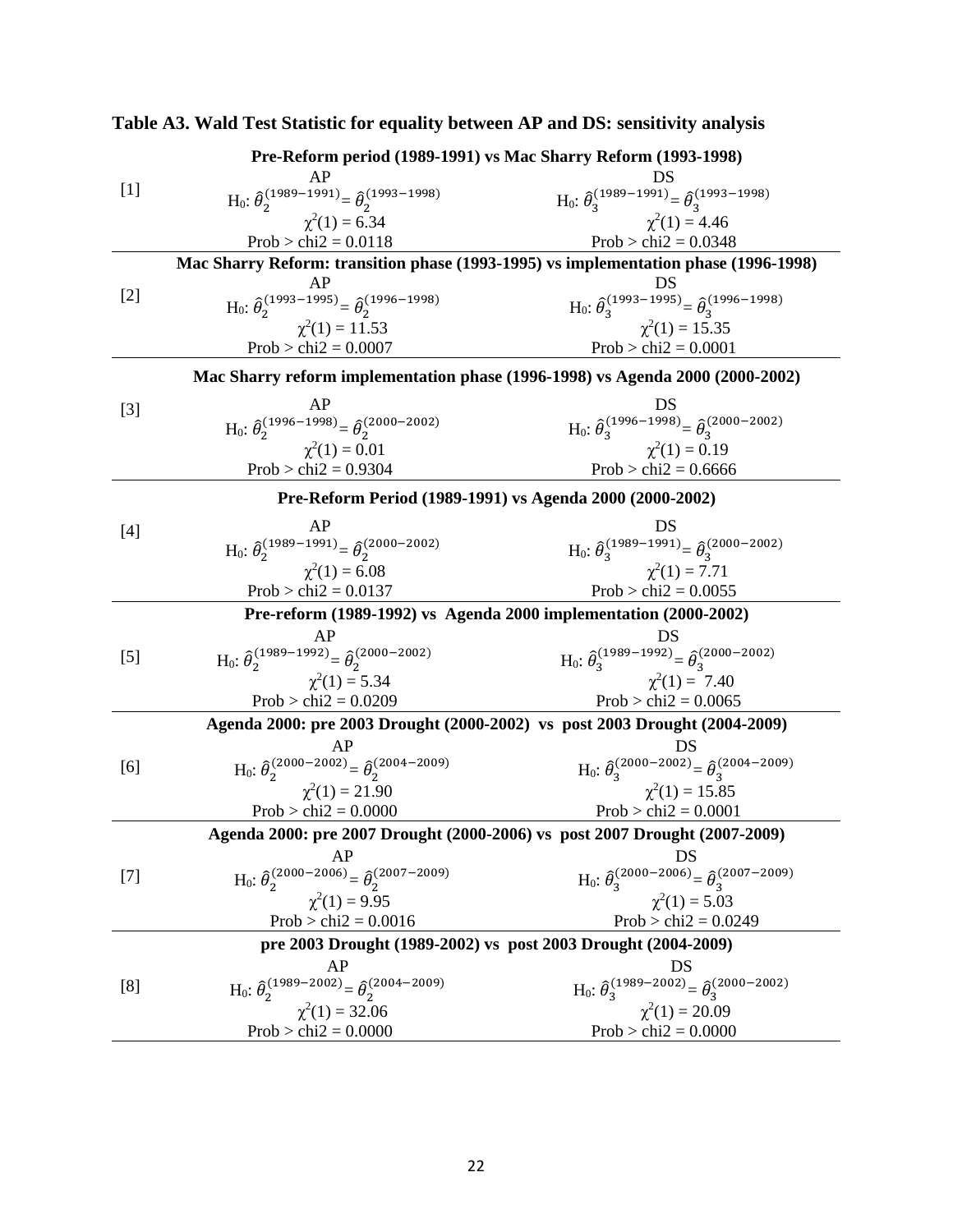|     |                                                | years     | AP          |          | DS                   |          |
|-----|------------------------------------------------|-----------|-------------|----------|----------------------|----------|
|     | Post-2003 shock<br>farms: 10,081               | 2003-2009 | $0.3453***$ |          | $[0.0257]$ 0.0081*** | [0.0002] |
| [2] | Post-2007 shock<br>farms: 5,938                | 2007-2009 | $0.4190***$ | [0.0364] | $0.0092***$          | [0.0003] |
| [3] | <b>Inter-droughts period</b><br>farms: $6,774$ | 2004-2006 | $0.2491***$ | [0.0427] | $0.0102***$          | [0.0003] |

## **Table A4. Estimated Risk Aversion – post droughts sensitivity analysis**

*Notes:* Bootstrapped standard errors. Bootstrap replications: 1000.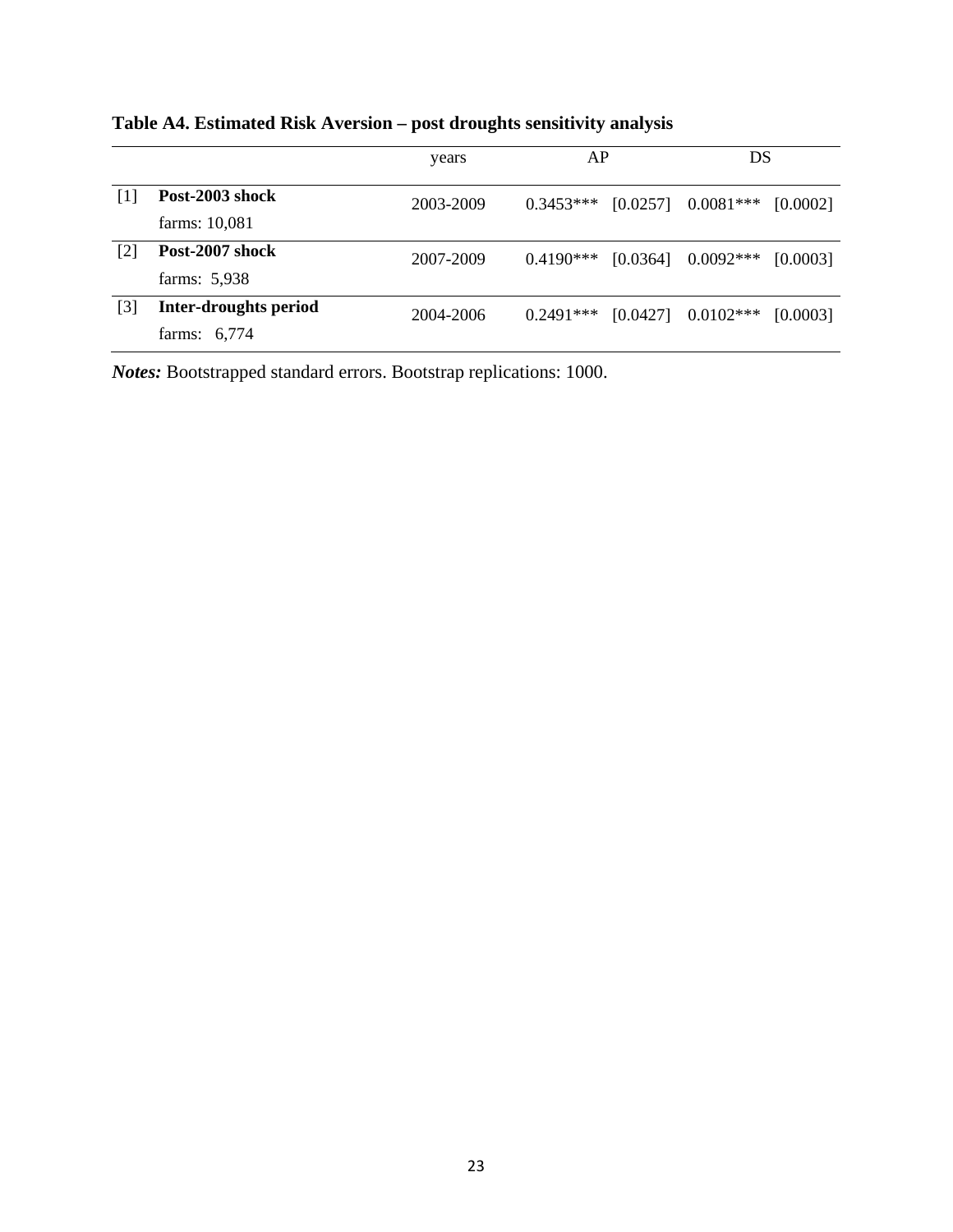## **Bibliography**

Andersen, S., Harrison, G., Lau, M., Rutström, E. (2008). Lost in space: Are risk preferences stable. International Economic Review,49(3), 1091–1112.

Antle, J. M. "Testing the stochastic structure of production: A flexible moment-based approach", Journal of Business and Economic Statistics, Vol. 1, (1983) pp. 192–201.

Antle, J. M. "Econometric estimation of producers" risk attitudes", American Journal of Agricultural Economics, Vol. 69, (1987) pp. 509–522.

Antle, J.M. "Asymmetry, Partial Moments, and Production Risk", American Journal of Agricultural Economics, Vol. 92, (2010) pp. 1294-1309.

Antle, J. M. and Goodger, W. A. "Measuring stochastic technology: The case of Tulare milk production", American Journal of Agricultural Economics, Vol. 66, (1984) pp. 342–350.

ISPRA, 2008: "Gli indicatori del clima in Italia nel 2007", Rapporto Serie Stato dell'Ambiente, Anno III.

Bernstein, J.A.; Cochrane, N.; Hasha, G.; Kelch, D.; Leetmaa, S.; Mitchell, L.; Morath, T. and Normile, M.N. (1999) "The European Union's Common Agricultural Policy: Pressures for Change". USDA Outlook No. (WRS-992) 56 pp.

Brunnermeier, M., and S. Nagel, (2008). Do Wealth Fluctuations Generate Time-Varying Risk Aversion? Micro-Evidence on Individuals' Asset Allocation. The American Economic Review, 98(3), 713-736.

Cameron A. C. and P. K. Trivedi Microeconometrics using STATA Revised Edition (2010) Stata Press, 706 pages. Original Edition (2009).

Carey J.M. and D. Zilberman (2002) ["A model of investment under uncertainty: modern irrigation](https://scholar.google.com/citations?view_op=view_citation&hl=en&user=DhU5JswAAAAJ&citation_for_view=DhU5JswAAAAJ:ufrVoPGSRksC)  [technology and emerging markets in water"](https://scholar.google.com/citations?view_op=view_citation&hl=en&user=DhU5JswAAAAJ&citation_for_view=DhU5JswAAAAJ:ufrVoPGSRksC) American Journal of Agricultural Economics 84 (1), 171-183.

Carter, M.R., de Janvry, A., Sadoulet, E. and Sarris, A. (2014). Index-based weather insurance for developing countries: a review of evidence and propositions for scaling‐up. Working Paper No. 112, FERDI, Clermont Ferrand.

Cafiero C., Capitanio F., Cioffi A. and Coppola A., 2007. Risk and crisis management in the reformed European Agricultural Policy. Canadian Journal of Agricultural Economics, 55(4): 419- 441.

Campbell, J.Y., Cochrane, J.H., 1999. By force of habit: a consumption-based explanation of aggregate stock market behavior. Journal of Political Economy 107, 205–251.

Ciais, P. et al., 2005. Europe-wide reduction in primary productivity caused by the heat and drought in 2003. Nature 437 (7058), 529 - 533.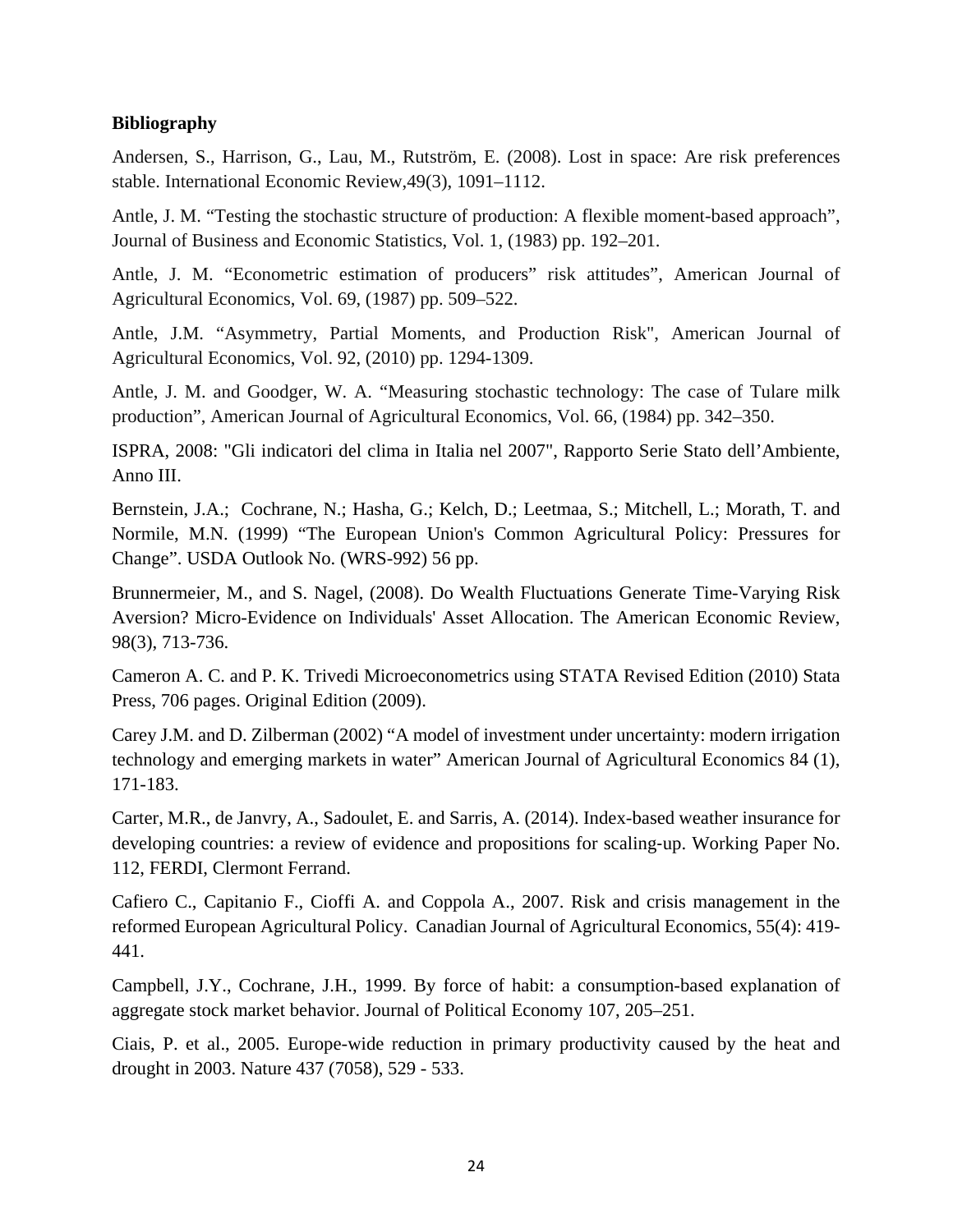Coldiretti (2015) La Riforma PAC 2014-2020 Flyer edited by Albani, C, et al. 31p. <http://www.ilpuntocoldiretti.it/Documents/Brochure%20RiformaPac.pdf> Accessed: 26/1/2017.

Constantinides, G.M., 1990. Habit formation: a resolution of the equity premium puzzle. Journal of Political Economy 98, 519–543

Di Falco, S., Adinolfi F., Bozzola M., Capitanio F., "Crop Insurance as a Strategy to Adapt to Climate Change", Journal of Agricultural Economics, Vol.65, (2014), pp.485–504

Di Falco, S. and Chavas, J. P. "On crop biodiversity, risk exposure and food security in the highlands of Ethiopia", American Journal of Agricultural Economics, Vol. 91, (2009) pp. 599– 611.

Ding, Y, Schoengold, K., & Tadesse, T. (2009) "The Impact of Weather Extremes on Agricultural Production Methods: Does Drought Increase Adoption of Conservation Tillage Practices?" Journal of Agricultural and Resource Economics, 34(3), 395-411.

El Benni, N., Finger, R., Meuwissen, M. (2016). Potential effects of the Income Stabilization Tool (IST) in Swiss agriculture. European Review of Agricultural Economics 43: 475-502

European Commission (1995) "Agricultural Strategy Paper" CSE (95)607.

Feder, G. (1980) "Farm size, risk aversion, and the adoption of new technology under uncertainty" Oxford Economic Papers Vol. 32(2) pp.263-82.

Fink, A. H., T. Brücher, A. Krüger, G. C. Leckebusch, J. G. Pinto, U. Ulbrich. (2004) "The 2003 European summer heatwaves and drought – synoptic diagnosis and impacts". Weather, Vol. 59(8) pp. 209-216.

García-Herrera, R., Díaz, J., Trigo, R. M., Luterbacher, J., & Fischer, E. M. (2010). "A review of the European summer heat wave of 2003" Critical Reviews in Environmental Science and Technology, 40(4), 267-306.

Gardebroek, C. "Comparing risk attitudes of organic and non-organic farmers with a Bayesian random coefficient model", European Review of Agricultural Economics, Vol. 33, (2006) pp. 485– 510.

Groom, B., Koundouri, P., Nauges, C. and Thomas, A. "The story of the moment: Risk averse Cypriot farmers respond to drought management", Applied Economics, Vol. 40, (2008) pp. 315– 326.

Guiso, L., Sapienza, P. and Zingales, L. "Time varying risk aversion", NBER Working Paper 19284, (2013) National Bureau of Economic Research, Inc.

Hennessy D. A. "The Production Effects of Agricultural Income Support Policies under Uncertainty". American Journal Agricultural Economics Vol. 80(1), (1998) pp.46-57.

Kim K. and J.P. Chavas "Technological change and risk management: an application to the economics of corn production" Agricultural Economics Vol. 29(2) 2003 pp. 125–142.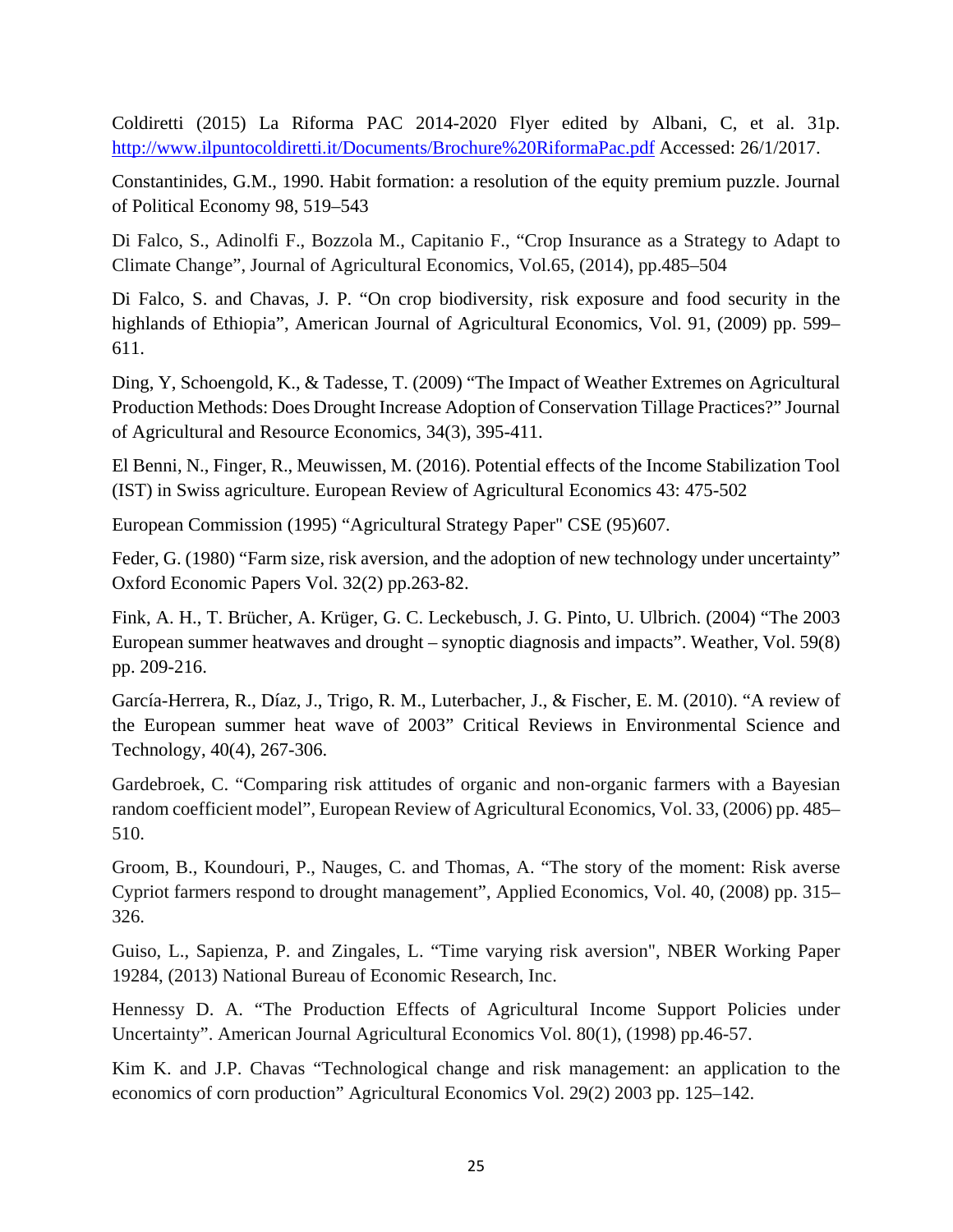Koundouri, P., Nauges, C. and Tzouvelekas, V. "Technology adoption under production uncertainty: Theory and application to irrigation technology", American Journal of Agricultural Economics, Vol. 88, (2006) pp. 657–670

Koundouri, P., Laukkanen, M. and Myyra S., "The effects of EU agricultural policy changes on farmers' risk attitudes" European Review of Agricultural Economics Vol 36, (2009): 53–77.

Kumbhakar, S.C. and Tveteras, R. "Risk preferences, production risk and firm heterogeneity", Scandinavian Journal of Economics Vol. 105, (2003) pp. 275-293.

Kumbhakar, S. C. (2002) ["Specification and Estimation of Production Risk, Risk Preferences and](https://ideas.repec.org/a/oup/ajagec/v84y2002i1p8-22.html)  [Technical Efficiency,](https://ideas.repec.org/a/oup/ajagec/v84y2002i1p8-22.html)" [American Journal of Agricultural Economics,](https://ideas.repec.org/s/oup/ajagec.html) Vol. 84(1), pp. 8-22.

Leathers, H. D. and Quiggin, J. C. (1991) Interaction between agricultural and resource policy: the importance of attitudes toward risk, American Journal of Agricultural Economics, 73, 758–64.

Lehmann, N., Briner, S., & Finger, R. (2013). The impact of climate and price risks on agricultural land use and crop management decisions. Land use policy, 35, 119-130.

Lichand, Guilherme and Mani, Anandi, (2016)[, Cognitive Droughts,](http://econpapers.repec.org/RePEc:cge:wacage:298) CAGE Online Working Paper Series, Competitive Advantage in the Global Economy (CAGE).

Love, R. O., and L. J. Robinson. 1984. "An Empirical Analysis Of The International Stability of Risk Preference" Southern Journal of Agricultural Economics 16(1): 159– 165.

Lucas, R. (1976). "Econometric Policy Evaluation: A Critique". In [Brunner, K.;](https://en.wikipedia.org/wiki/Karl_Brunner_%28economist%29) Meltzer, A. The Phillips Curve and Labor Markets. Carnegie-Rochester Conference Series on Public Policy. 1. New York: American Elsevier. pp. 19–46.

Louhichi, K., Kanellopoulos, A., Janssen, S., Flichman, G., Blanco, M., Hengsdijk, H., Heckelei, T., Berentsen, P., Oude Lansink, A., van Ittersum, M., 2010. FSSIM, a bio-economic farm model for simulating the response of EU farming systems to agricultural and environmental policies. Agricultural Systems 103, 585–597.

Malmendier, U. and Nagel S. "Depression Babies: Do Macroeconomic Experience Affect Risk Taking?", The Quarterly Journal of Economics, Vol. 126, (2011): 373-416.

Mahul, O. and Stutley, C. J. Government Support to Agricultural Insurance: Challenges and Options for Developing Countries (Washington, DC: World Bank Publications, 2010).

Menapace, L., G. Colson, R. Raffaelli "Risk Aversion, Subjective Beliefs, and Farmer Risk Management Strategies". American Journal Agricultural Economics 2013; 95 (2): 384-389.

Menezes, C., Geiss C., and Tressler J. "Increasing Downside Risk". American Economic Review Vol. 70 (1980) pp. 921-932.

Moscardi, E. and A. de Janvry (1977) "Attitudes Toward Risk Among Peasants: An Econometric Approach". American Journal Agricultural Economics 59 (4): 710-716.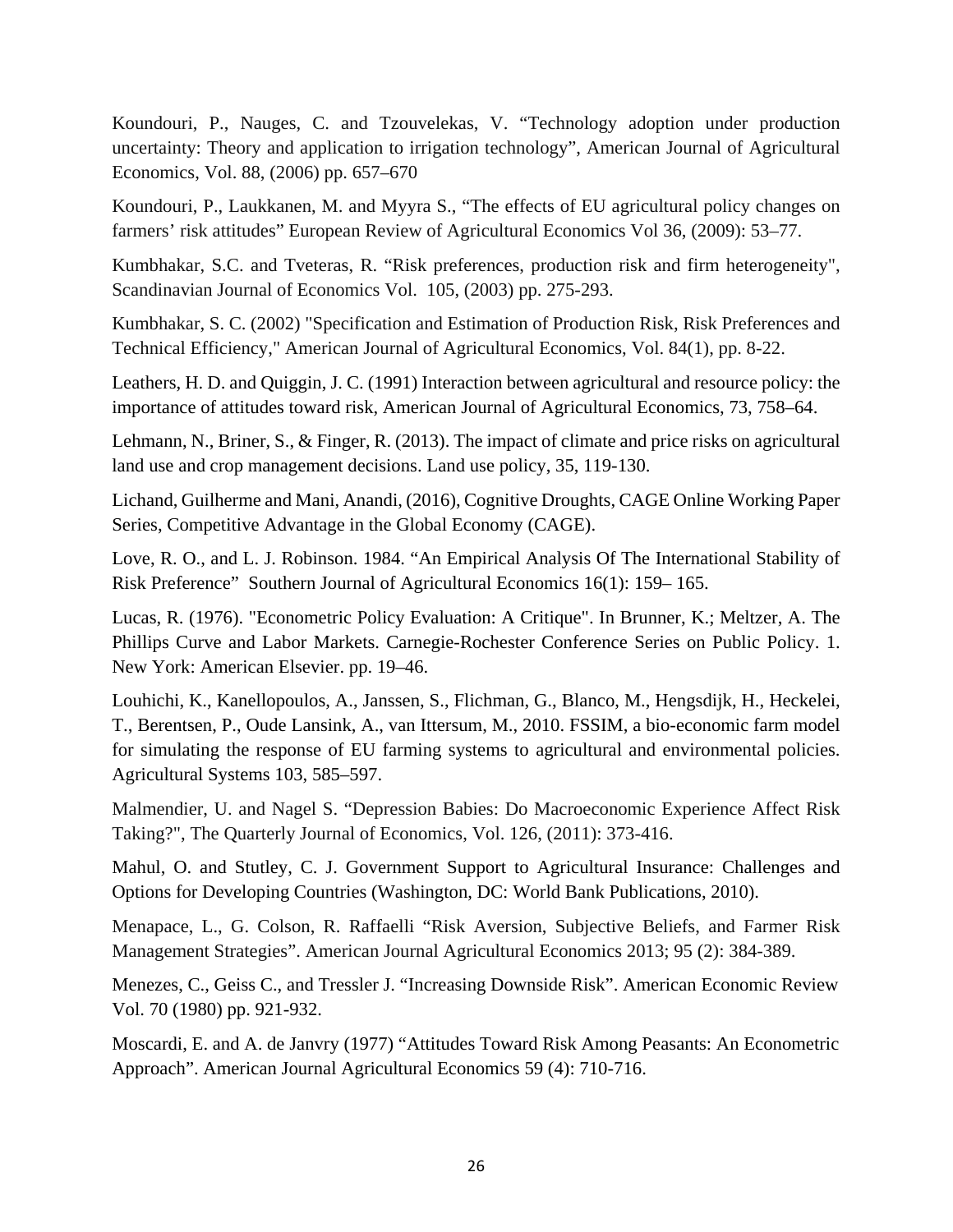Moschini, G., & Hennessy, D. A. (2001). Uncertainty, risk aversion, and risk management for agricultural producers. *Handbook of agricultural economics*, *1*, 87-153.

Nauges, C., Wheeler, S. A. and Zuo, A. (2016), Elicitation of irrigators' risk preferences from observed behaviour. Australian Journal Agricultural Resources Economics, 60: 442–458.

Nielsen, Thea and M. Zeller (2013) "The Impact of Shocks on Risk Preference Changes between Seasons for Smallholder Farmers in Vietnam" German Association of Agricultural Economists 53 Annual Conference, Berlin, Germany, 2013. 15 pp.

Porcelli, A. J. and Delgado M. R. "Acute Stress Modulates Risk Taking in Financial Decision Making", Psycological Science Vol. 20, (2009): 278-283.

Platoni, S. P. Sckokai, and D. Moro (2012) "Panel Data Estimation Techniques and Farm-level Data Models" American Journal Agricultural Economics Vol. 94 (5): pp.1202-1217.

Rosenzweig, M., and H. Binswanger. (1993). "Wealth, weather risk and the composition and profitability of agricultural investments." The Economic Journal 103(416): 56-78.

Rural and Environment Analytical Services (REAS) of the Scottish Government (2010) "Risk Management Strategies in Agriculture - An Overview of the Evidence" Background Evidence Papers Series, 10/2010. 56pp.

Sahm, C. (2008). How much does risk tolerance change? Finance and Economics Discussion Series. Divisions of Research and Statistics and Monetary Affairs. 2007-66. Federal Reserve Board, Washington, District of Columbia

Santeramo F. G., B. K. Goodwin, F. Adinolfi and F. Capitanio Farmer Participation, Entry and Exit Decisions in the Italian Crop Insurance Programme Journal of Agricultural Economics, Vol. 67, No. 3, 2016, 639–657

Sckokai, P. and D. Moro (2006) "Modeling the Reforms of the Common Agricultural Policy for Arable Crops under Uncertainty". American Journal Agricultural Economics Vol. 88(1) pp. 43- 56.

Serra, T., D. Zilberman; B.K. Goodwin and K. Hyvonen, (2006) American Journal of Agricultural Economics Vol. 87(4): 870-884.

Sundaresan, S.M., (1989). Intertemporally dependent preferences and the volatility of consumption and wealth. Review of Financial Studies 2, 73–88.

Trujillo-Barrera, A., J. M. E. Pennings and D. Hofenk. (2016). Understanding producers' motives for adopting sustainable practices: the role of expected rewards, risk perception and risk tolerance. European Review Agricultural Economics 2016; 43 (3): 359-382.

Vlaev, I., Chater, N., Stewart N. (2009). Dimensionality of risk perception: factors affecting consumer understanding and evaluation of financial risk J. Behav. Finance, 10 (3): 158–181.